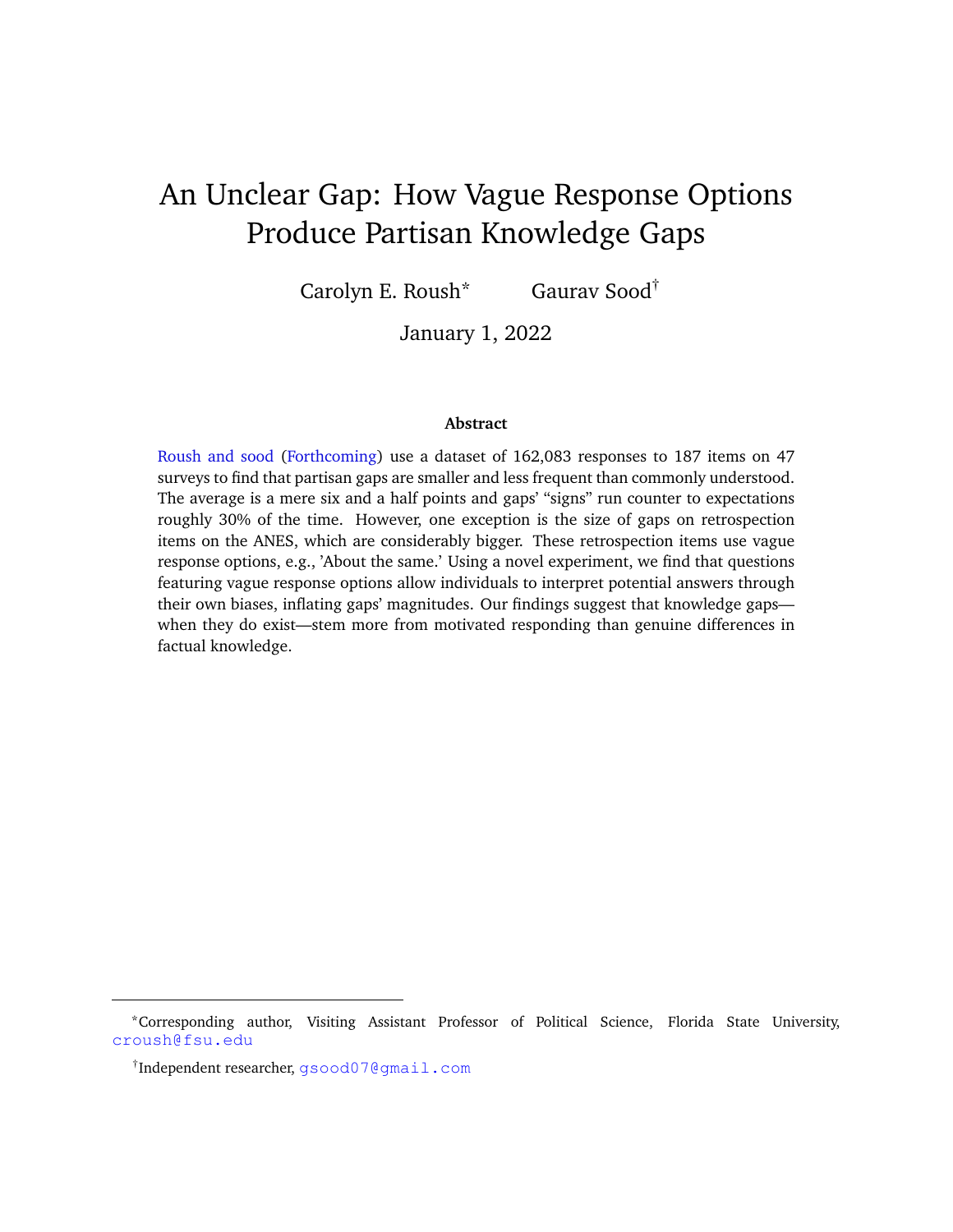Data from [Roush and sood](#page-12-0) [\(Forthcoming\)](#page-12-0) suggest that partisan knowledge gaps are highly variable, and that large differences in what Democrats and Republicans believe are less common than what many assume. Furthermore, very few common question features appear to systematically influence the size of partisan knowledge gaps.

If partisan gaps are small on average and difficult to predict based on question wording, why does the common wisdom that Democrats and Republicans differ substantially in political knowledge persist? One explanation may be that the knowledge items are not a representative set of relevant cognitions that partisans have. It may well be that the knowledge gaps are larger on partisan-relevant facts that are not asked about in the studies described above. To what degree this is so, we cannot say, except to note that the general bias is to "hunt where the ducks are." That is, in at least two of our studies [\(Bullock et al.](#page-11-0) [2015;](#page-11-0) [Prior, Sood and Khanna](#page-12-1) [2015\)](#page-12-1), expert political scientists constructed knowledge questions that they reasonably believed *a priori* would produce large partisan gaps; in the case of [Jerit and Barabas](#page-11-1) [\(2012\)](#page-11-1), the authors built a dataset of knowledge questions that they believed carried a partisan implication (in other words, in which they expected knowledge gaps between Democrats and Republicans to occur). The fact that statistically significant, "positive" knowledge gaps only emerge on about half of the items from these studies suggests that partisan knowledge gaps are less common even when looking in the most obvious place.

A potentially more satisfying explanation for this discrepancy is that such conventional wisdom is largely based on studies using data from the [American National Election Studies](#page-10-0) [\(N.d.\)](#page-10-0). Much of the literature on partisan knowledge gaps has built upon [Bartels](#page-10-1) [\(2002\)](#page-10-1), who was the first to write about these differences [\(Bullock and Lenz](#page-11-2) [2019\)](#page-11-2). For example, using the ANES data, [Bartels](#page-10-1) [\(2002\)](#page-10-1) discovered that Democrats and Republicans reported different beliefs on a variety of objective facts—such as how inflation and unemployment changed over the previous eight years—while Ronald Reagan was president. In 1988, the estimated differences between Democrats and Republicans on knowledge questions ranged from approximately 12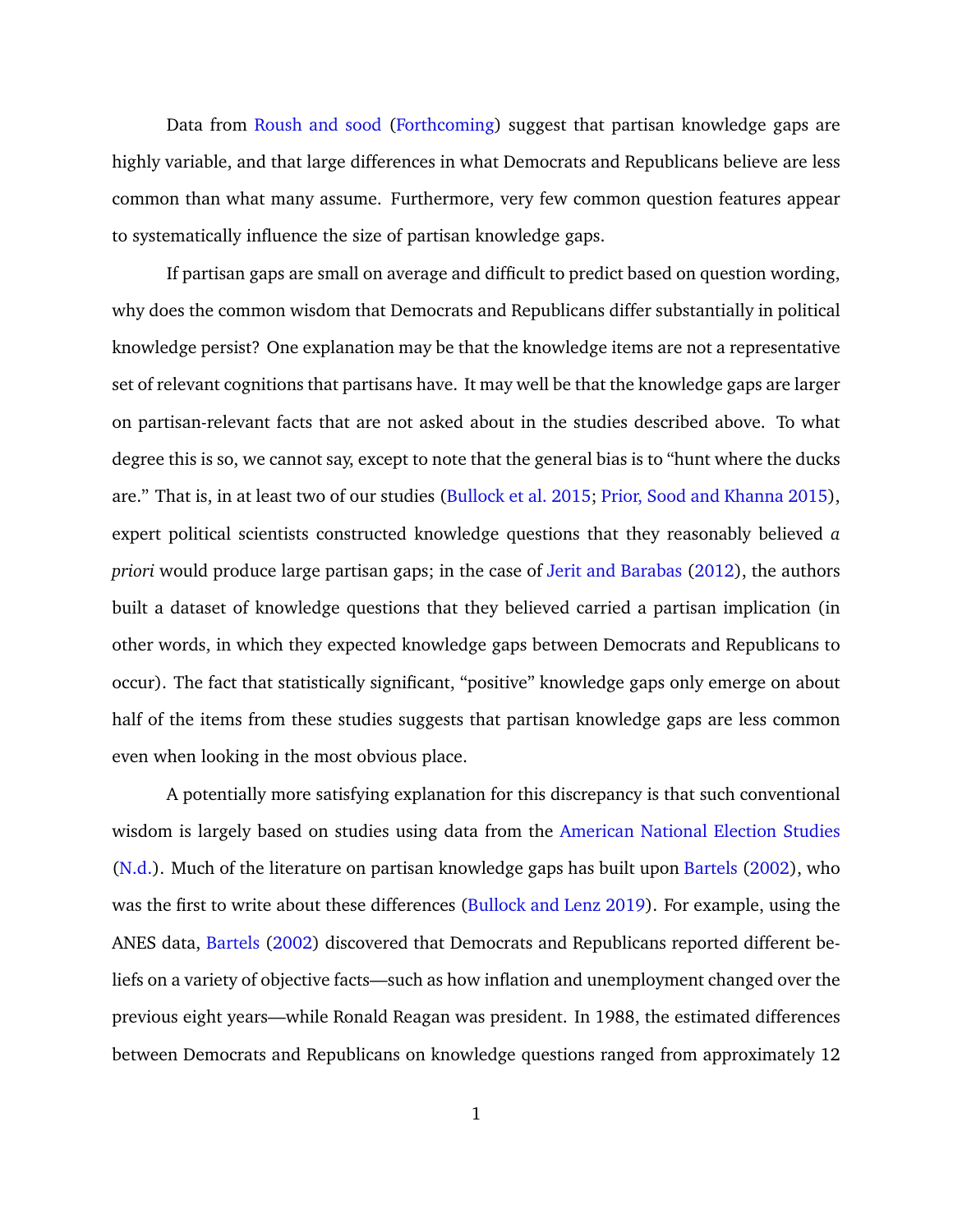to 36 percentage points, depending on the question. $<sup>1</sup>$  $<sup>1</sup>$  $<sup>1</sup>$ </sup>

There may be good reason, however, to think that the gaps in the ANES data are not representative of broader trends in partisan knowledge differences. Unlike most knowledge questions—which require partisans to identify an objectively correct answer—most ANES questions about party consequential "factual beliefs" do not ask respondents to do the same. Instead, these questions ask respondents to make subjective *assessments* about performance or policy over a certain time period. Canonical ANES questions, for example, ask people to gauge whether the budget deficit increased, decreased, or remained about the same over a president's tenure, or how the rate of inflation changed over the past year. Because the response options for these questions—"got better," "stayed about the same," or "got worse"—are imprecise, people have a greater opportunity to interpret the meaning themselves (e.g. [Beyth-Marom](#page-11-3) [1982\)](#page-11-3) using common heuristics, including partisanship (e.g. [Sood and Guess](#page-12-2) [2017\)](#page-12-2). As a result, a large partisan "knowledge" gap may reflect how partisans interpret response options rather than a true difference between what Democrats and Republicans know.

This is particularly problematic for cases where changes in inflation, unemployment, the deficit, or other performance items are marginal. While there are certain contexts—such as a stock market crash—where unambiguous evidence forces partisans to acknowledge the same economic reality (e.g. [Bisgaard](#page-11-4) [2015;](#page-11-4) [Parker-Stephen](#page-12-3) [2013\)](#page-12-3), far more survey questions are asked in times when performance indicators change gradually over time. When researchers ask respondents to classify these changes in performance indicators using vague response options, it opens the door for partisan bias even if individuals know the same objective information. Consider the case of two highly knowledgeable survey respondents (who perhaps work in the Bureau of Labor Statistics) who know definitively that the national unemployment rate

<sup>&</sup>lt;sup>1</sup>These figures have been rescaled in percentage point terms. [Bartels'](#page-10-1)s [\(2002\)](#page-10-1) original calculation is that "the estimated differences between Democrats and Republicans rang[e] from .249 to .715 on the -1 to +1 scales" (137).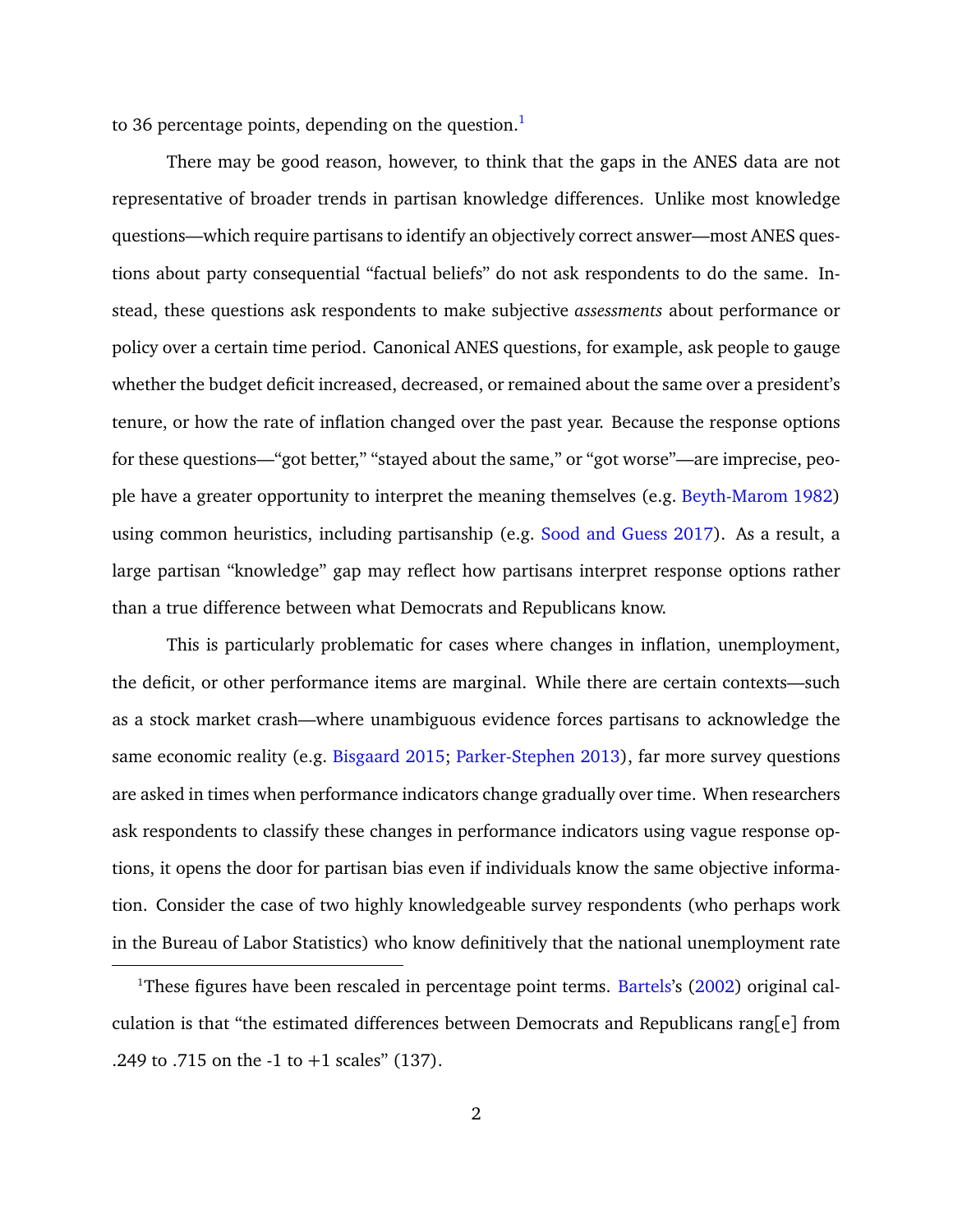in the United States grew from 4.0% to 4.2% over the past year, a time during which a Republican president occupied the White House. When the first respondent, a Democrat, is asked to evaluate how unemployment changed over the past year, she might (correctly) reason that unemployment "got worse" as the rate objectively increased over the previous 12 months. On the other hand, the second survey respondent, a Republican, might also (reasonably) conclude that 0.2 percentage points is a negligible change in unemployment, and might therefore be more liable to answer that the unemployment rate "stayed about the same" over the past year. In this situation, two people who know *the exact same fact* could plausibly choose two different response options and still be correct. The end result is that some "knowledge gaps" may be artificially large simply because respondents interpret the same response categories differently.

As an initial test of this hypothesis, we first examined the average size of partisan knowledge gaps that occur in ANES data and compared them to the average partisan gaps in other studies. To do so, we rely on part of the data compiled by [Roush and sood](#page-12-0) [\(Forthcoming\)](#page-12-0): all knowledge items that carry a partisan implication that appeared on ANES surveys over the past 3[2](#page-0-0) years.<sup>2</sup> To gauge partisans' accuracy on these items, we identified "correct" responses based

<sup>2</sup>For reasons of subjectivity, they exclude questions that asked respondents to assess how "the economy" has fared. While many response options to questions on the ANES are vague, in this case, the question itself asks respondents to evaluate a vague concept (the economy) as well. That is, answers to these types of questions hinge on both what survey respondents think "the economy" means and on what they think is a good indicator of its health. For example, in answering a question about how "the economy" did over the previous year, some respondents may read the question as asking about their state or local economy, while others may mentally reference the unemployment rate, changes in their disposable income, or (among the highly knowledgeable) the performance of the stock market. While some political scientists have attached their own metrics, like real disposable income per capita (e.g., [Achen and Bartels](#page-10-2) [2016;](#page-10-2) [Hibbs Jr.](#page-11-5) [2000\)](#page-11-5), to "objectively" gauge how the economy is doing, many survey respondents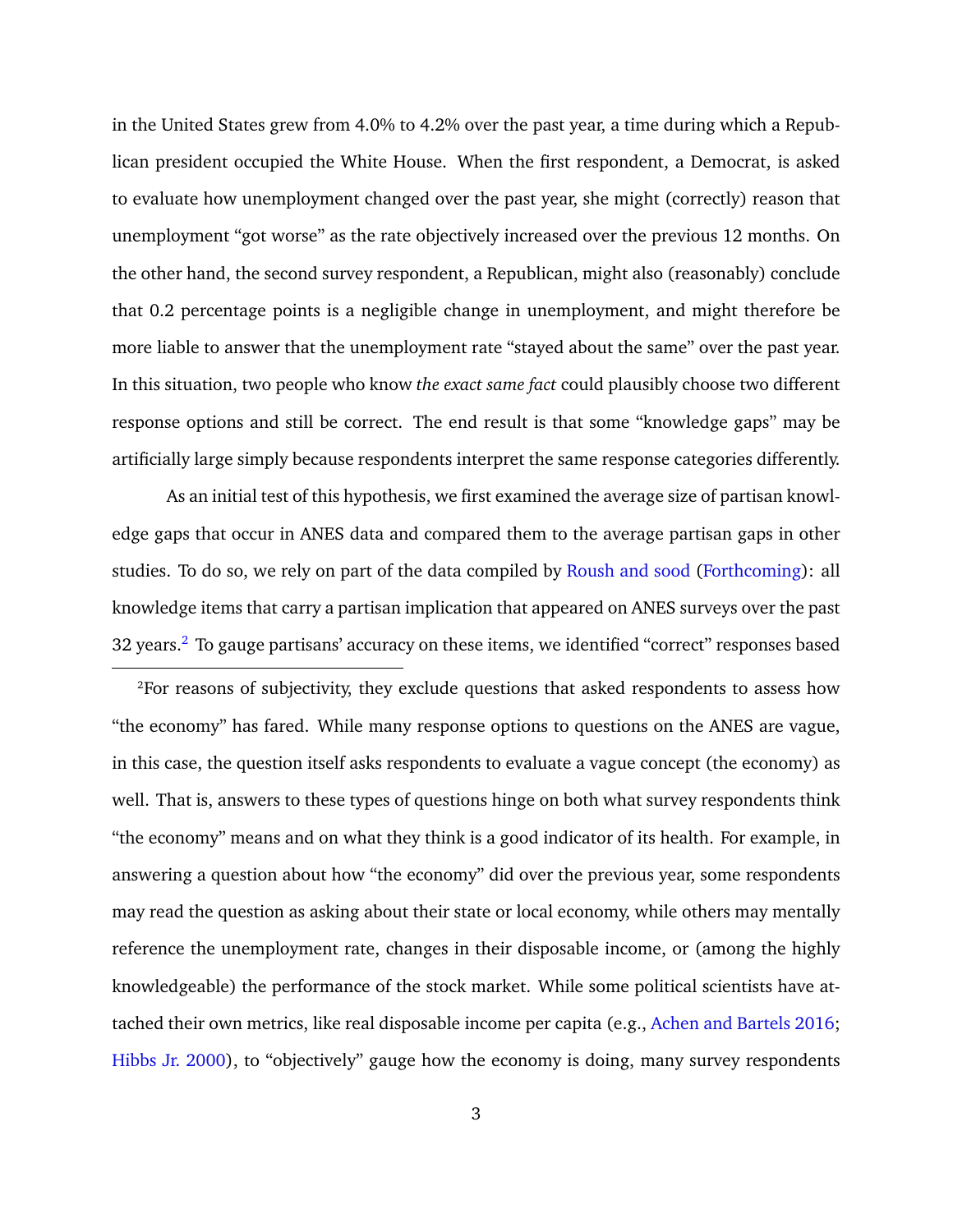on information sourced from federal agencies like the Bureau of Labor Statistics, the Federal Reserve, and the Census Bureau, in addition to information gleaned from news reporting or academic studies.<sup>[3](#page-0-0)</sup> As before, we dichotomized response options into "correct" and "incorrect" categories. Like the authors in the other studies, we also assumed that there is no "hidden knowledge" behind "don't know" responses and code them as incorrect [\(Luskin and Bullock](#page-12-4)  $2011$ ).<sup>[4](#page-0-0)</sup> In total, the ANES data provided us an additional 43,502 responses to 22 questions on nine surveys.<sup>[5](#page-0-0)</sup>

Table **??** compares partisan gaps on ANES items to those included in the other studies in our analysis. As expected, the mean and median gaps on ANES knowledge items are substantially larger than those in the other three studies. In fact, the mean partisan knowledge gap in the ANES data (17 percentage points) is more than 50% larger than the largest average gap in any other study (10 percentage points, from [Bullock et al.](#page-11-0) [\(2015\)](#page-11-0)). Futhermore, only two will plausibly differ in their reference points. Nevertheless, in  $SI$  1.1, we track partisan gaps in economic evaluations. As expected, there are much larger differences between Democrats and Republicans in their assessments of "the economy" compared to other knowledge items. These items produce an average gap of 18 percentage points.

<sup>3</sup>For the same reasons mentioned above, identifying which response option is "correct" requires some level of subjectivity. As we detail in [SI 1.4,](#page-20-0) for the purposes of this exercise, we applied a consistent standard across the board: we classify changes in performance indicators as "stayed about the same" unless the change exceeds one third of one percentage point in either direction.

<sup>4</sup>[Luskin and Bullock](#page-12-4) [\(2011\)](#page-12-4) estimate proportion of "hidden knowledge" in "don't know" responses to be only about 3%, suggesting that we are not substantially underestimating political knowledge by coding "don't knows" as incorrect.

<sup>5</sup>For a full list of ANES items, along with their signed partisan gap, see  $SI$  1.3; for a full accounting of the sources used to identify correct answers, see [SI 1.4.](#page-20-0)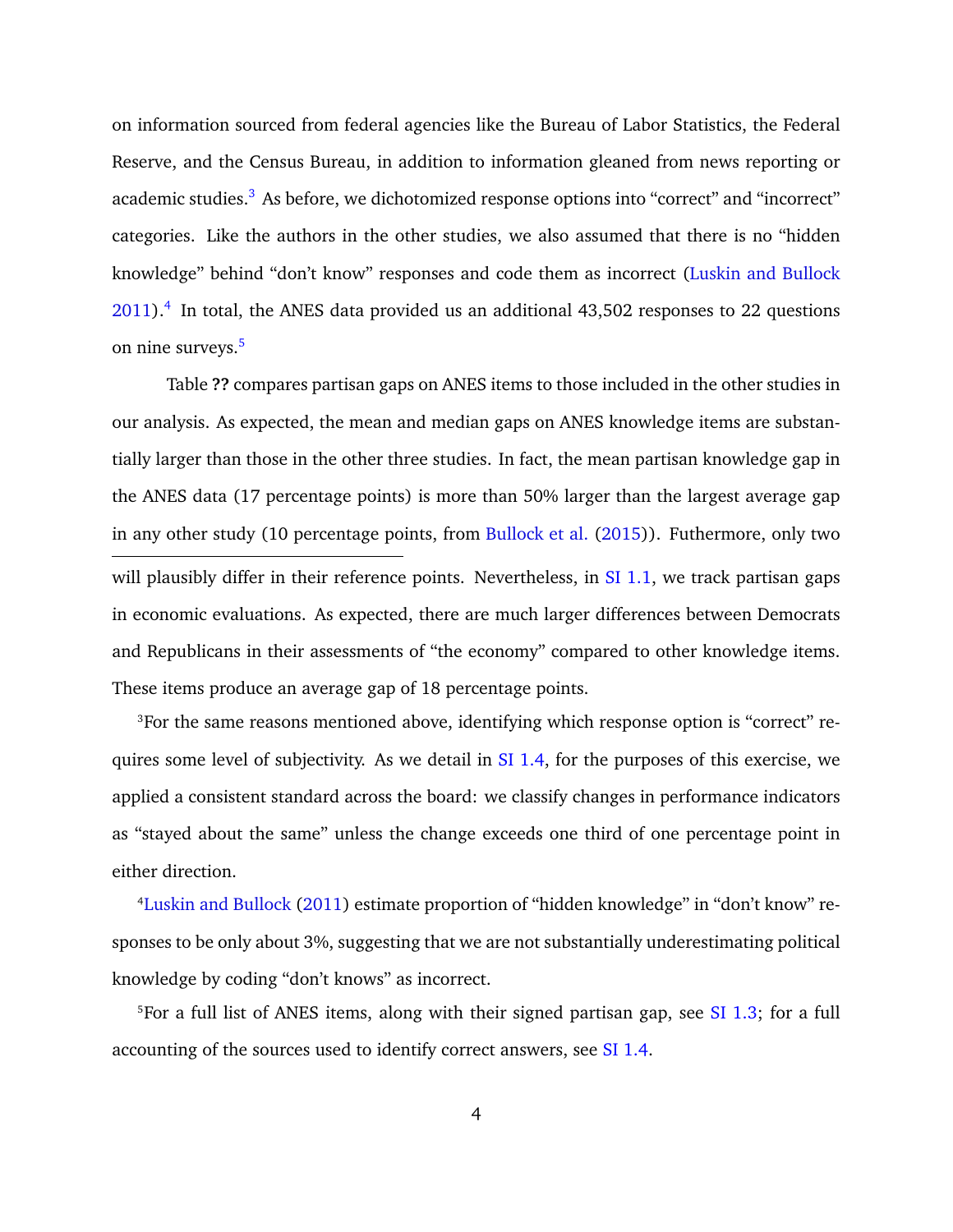of the 28 items taken from ANES surveys produce negatively-signed partisan gaps, and only five of these items produce knowledge gaps that are not statistically significant at the 95% confidence level. While the sample size of questions taken from the ANES is small, it is clear that the partisan gaps produced from these items are markedly larger.

| Study                                     |       | Mean Gap Median Gap |  | SD N(Items) |  |  |  |  |  |
|-------------------------------------------|-------|---------------------|--|-------------|--|--|--|--|--|
| <b>ANES</b>                               | 0.168 | 0.139 0.139         |  | 28          |  |  |  |  |  |
| Bullock et al.                            | 0.104 | 0.089 0.119         |  | 21          |  |  |  |  |  |
| Jerit & Barabas                           | 0.036 | 0.032 0.091         |  | 128         |  |  |  |  |  |
| Prior et al.                              | 0.063 | 0.035 0.093         |  | 10          |  |  |  |  |  |
| $m-1.1 - 1$ . $n-m+1$ . $n-m+1$ . $n+1$ . |       |                     |  |             |  |  |  |  |  |

**Table 1:** Partisan Gap by Study

Our hunch is that these large gaps are a result of vague response categories that allow partisans to classify the same information in different ways. To test this hypothesis, we conducted an original experiment using Amazon's Mechanical Turk (MTurk) in June 2020. In the study, we provided all respondents with a question prompt that featured real economic infor-mation about the change in the inflation and unemployment rates during 201[6](#page-0-0). <sup>6</sup> In addition to providing this information, we randomly assigned respondents to one of two treatments: one that attributed these changes to then-Democratic President Barack Obama and the other that attributed the changes to the Republican-controlled Congress. We then asked respondents to classify these changes using the canonical ANES response categories ("got worse," "stayed about the same," or "got better"). The specific treatment was as follows:

*During 2016, (when Barack Obama was president | when Republicans were in control of both Houses of Congress), unemployment decreased from 5.0% to 4.8%, a change of 0.2 percentage points. How would you interpret this change? Would you say that unemployment got better, stayed about the same, or got worse?*

 $6$ This information was collected from the U.S. Bureau of Labor, available at [https://](https://data.bls.gov/timeseries/lns14000000) [data.bls.gov/timeseries/lns14000000](https://data.bls.gov/timeseries/lns14000000).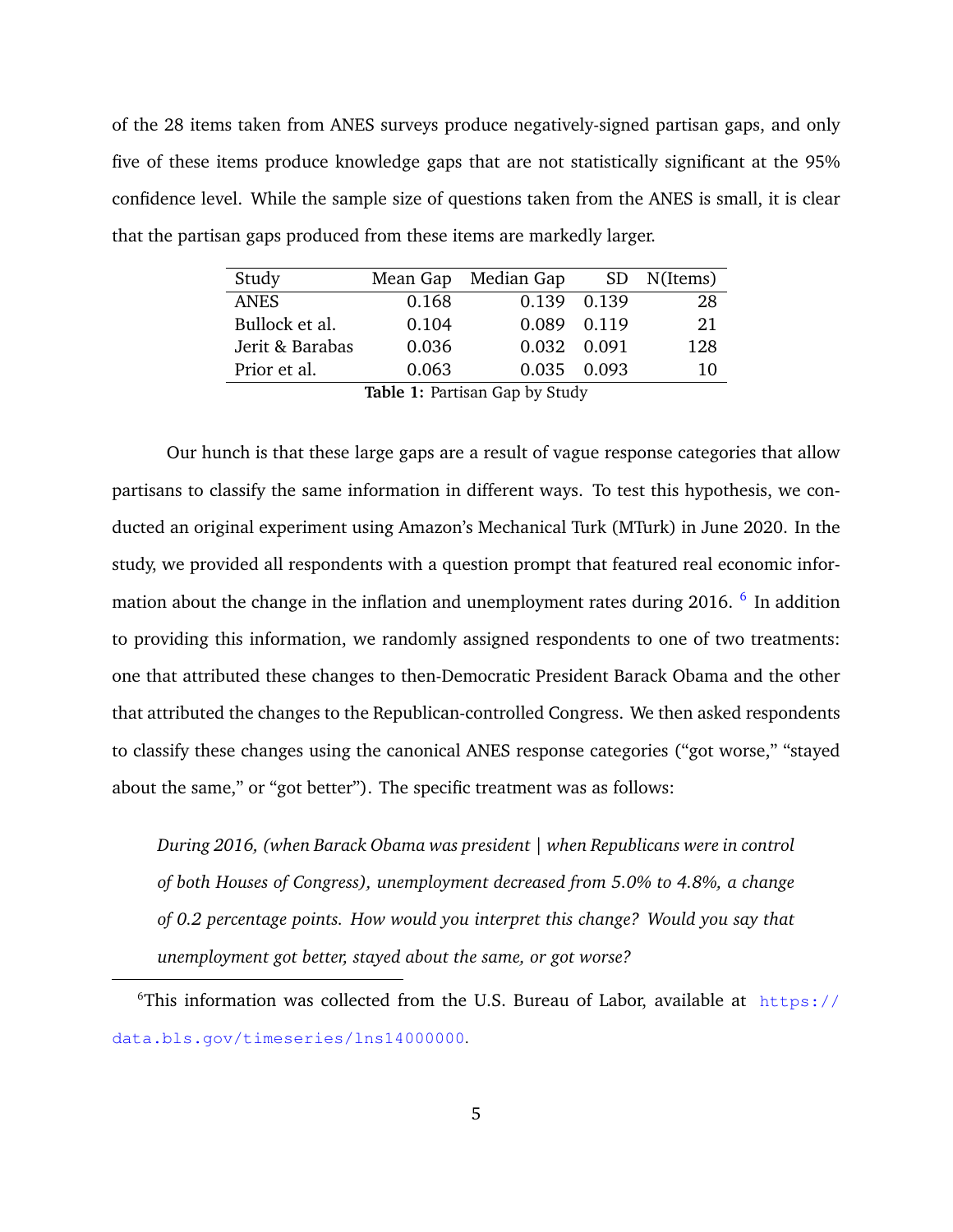*In 2016, inflation also decreased from 2.1% to 1.9%, a change of 0.2 percentage points. How would you interpret this change? Would you say that inflation got better, stayed about the same, or got worse?*

Since prior research demonstrates that partisans evaluate economic conditions favorably when their own party is in power and unfavorably when the other party is in power (e.g. [Bartels](#page-10-1) [2002;](#page-10-1) [Bisgaard](#page-11-4) [2015\)](#page-11-4), we expected respondents to classify objective economic information differently depending on the partisan cue they received. Specifically, we expected that partisans would be more likely to classify a 0.2 reduction in the unemployment or inflation rates as having "got[ten] better" under co-party leadership and as having "stayed about the same" (or "got[ten] worse") under the opposing party's leadership. For ease of interpretation, we recoded the data so that treatments and respondents are characterized in relation to one another: we classified Democrats who saw the President Obama cue and Republicans who saw the Republicans-in-Congress cue as receiving an *In-party cue* and Democrats who saw the Republicans-in-Congress cue and Republicans who saw the President Obama cue as having received an *Out-party cue*).[7](#page-0-0)

Figure [1](#page-7-0) presents the distribution of responses by experimental conditions for both dependent variables. As we can see, partisans classify a small, 0.2 percentage point change in unemployment or inflation very differently depending on the party to which the change was attributed. Respondents who received the *Out-party cue* were, on average, 21.5 percentage points less likely than those receiving the *In-party cue* to view the reduction in the unemployment rate as having "got[ten] better" during 2016. Respondents who received the *Out-party cue* were about 18 percentage points less likely than *In-party cue* respondents to classify the reduction in the unemployment as "stayed about the same." We find similar results for inflation,

<sup>&</sup>lt;sup>7</sup>Consistent with previous research (e.g., [Keith et al.](#page-12-5) [1992\)](#page-12-5), we classify Independent leaners as partisans.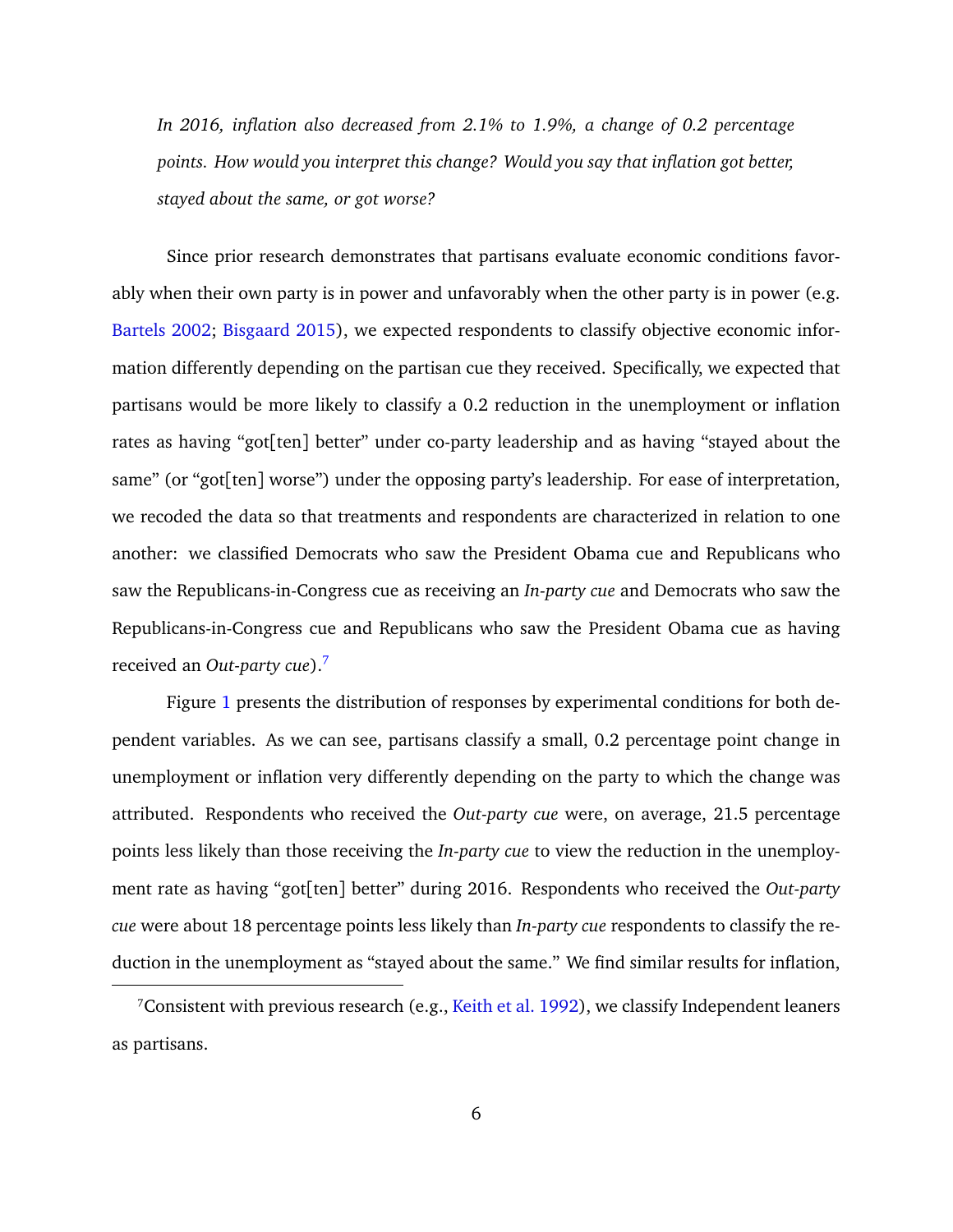albeit with somewhat smaller effects: those who received the *Out-party cue* were approximately 16 percentage points less likely than those who received the *In-party cue* to classify the 0.2 reduction in inflation as having "got[ten] better;" those who received the *Out-party cue* were also 13.6 percentage points more likely than *In-party cue*-receivers to classify the change as "stayed about the same."

<span id="page-7-0"></span>

**Figure 1:** *Distribution of Dependent Variables by Experimental Condition*

We also estimated two regression models predicting evaluations of unemployment and inflation (where  $1 =$  "got better,"  $0.5 =$  "stayed about the same," and  $0 =$  "got worse") as a function of whether or not respondents received the *Out-party cue*. The results of this analysis can be found in Table  $2.8$  $2.8$  Consistent with the results in Figure [1,](#page-7-0) partisans who received the

<sup>&</sup>lt;sup>8</sup>In recent years, researchers have noted that significant portions of the data collected on MTurk is of questionable quality, provided either by respondents who provide misleading in-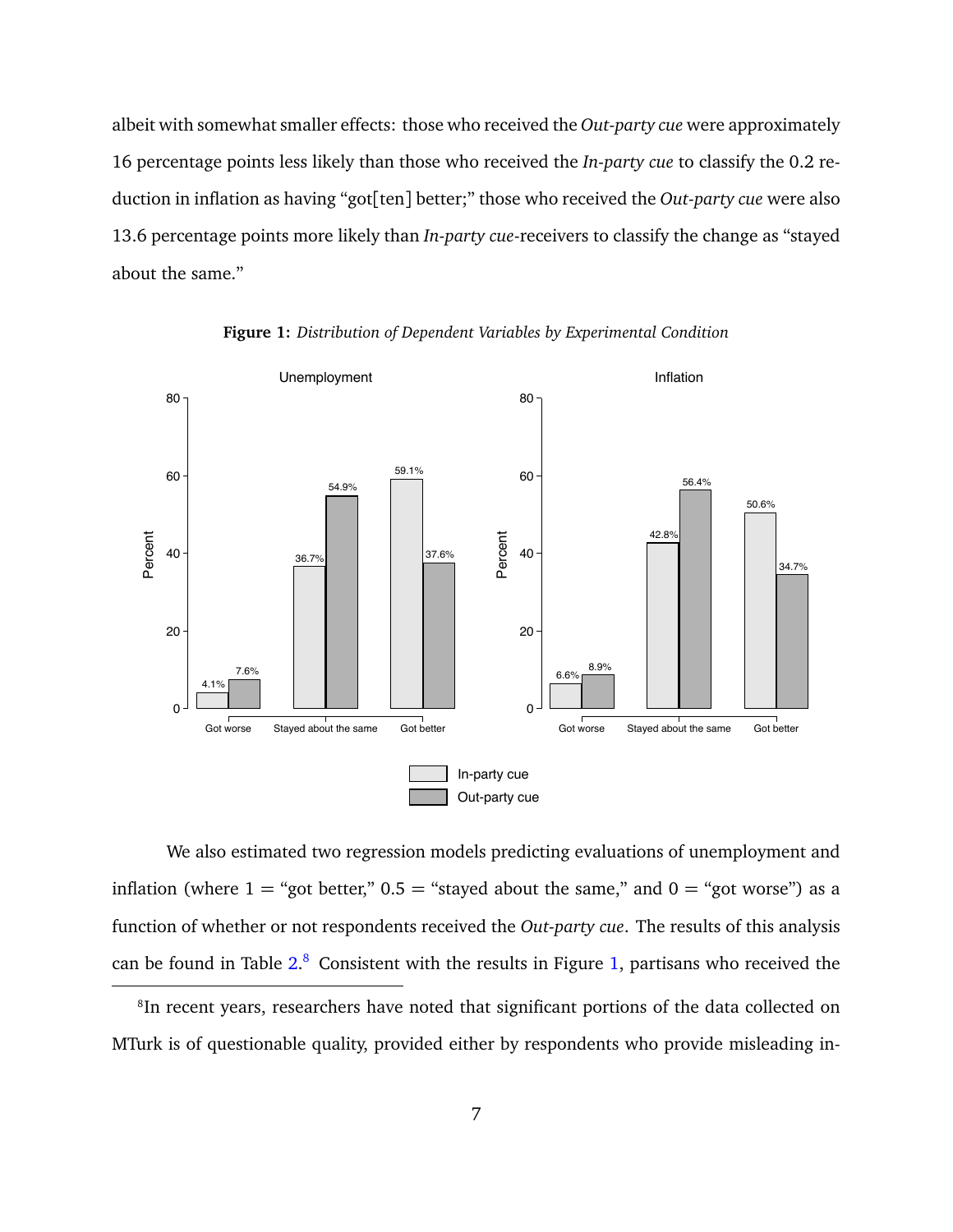*Out-party cue* were less likely than respondents who received the *In-party cue* to view (normatively positive) reductions in unemployment and inflation favorably. Specifically, those respondents who were told that an out-party leader oversaw the reduction in the unemployment rate viewed the change 12.5 percentage points less favorably than those who received the *In-party cue*. Similarly, respondents who received the *Out-party cue* viewed the reduction in the inflation rate 9.1 percentage points less favorably than those who received the *In-party cue*. The magnitude of these effects is sizeable.

Our results suggest that a significant portion of partisans' disagreement about the "acceptance of basic political facts, such as the state of the economy" [\(Berinsky](#page-11-6) [2017,](#page-11-6) 211) might be better explained as biased interpretation of response categories rather than genuine differences in knowledge. Even when partisans are presented with the *exact same* factual information, they classify it differently based upon their preexisting biases and political context (see also [Gaines et al.](#page-11-7) [2007\)](#page-11-7). The fact that vague response options are common on the ANES formation regarding the location from which they are completing a HIT or who provide humorous or insincere responses to survey questions (e.g., [Ahler, Roush and Sood](#page-10-3) [2020;](#page-10-3) [Ama](#page-10-4)[zon Mechanical Turk](#page-10-4) [2019;](#page-10-4) [Bai](#page-10-5) [2018;](#page-10-5) [Dreyfuss](#page-11-8) [2018;](#page-11-8) [Kennedy et al.](#page-12-6) [2020;](#page-12-6) [Ryan](#page-12-7) [2018\)](#page-12-7). As demonstrated by [Ahler, Roush and Sood](#page-10-3) [\(2020\)](#page-10-3) and [Kennedy et al.](#page-12-6) [\(2020\)](#page-12-6), these bad actors can attenuate treatment effects by introducing noise into the data. Accordingly, we followed the recommendations of [Ahler, Roush and Sood](#page-10-3) [\(2020\)](#page-10-3) and [Kennedy et al.](#page-12-6) [\(2020\)](#page-12-6) to identify these suspicious responses and only present results among non-suspicious respondents in both Figure [1](#page-7-0) and Table [2](#page-9-0) ( $n=861$ ). Consistent with previous research, we find that suspicious respondents attenuated treatment effects. Nevertheless, we still find impressive effects when including suspicious respondents in our analysis: among the full sample (*n*=1,425), receiving the *Out-party cue* causes respondents to view the change in unemployment 9.6 percentage points more negatively and the change in inflation 6.0 percentage points more negatively than those respondents who received the *In-party cue*. For more information, please see [SI 3.](#page-26-0)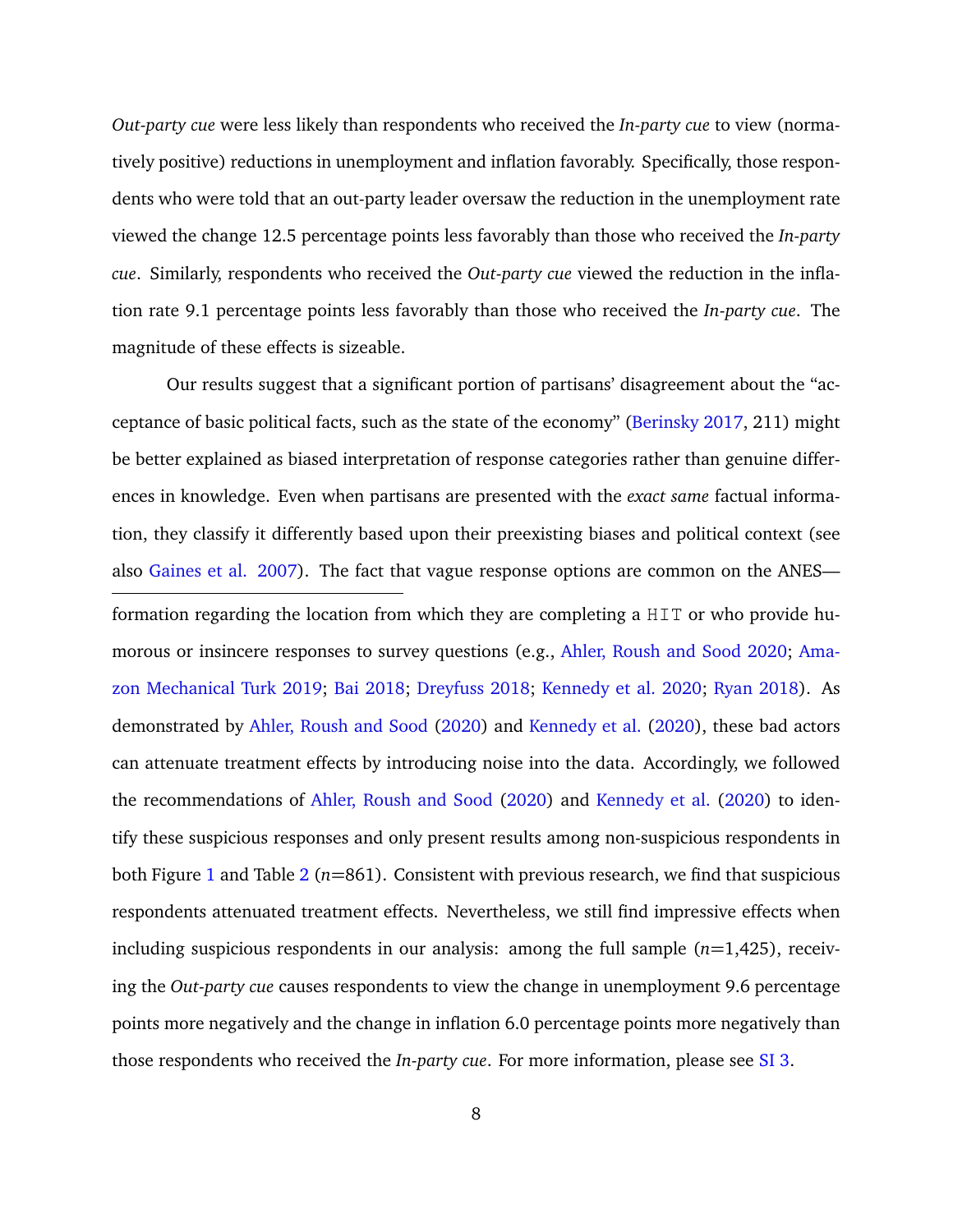<span id="page-9-0"></span>

|                     | Unemployment | Inflation   |
|---------------------|--------------|-------------|
|                     |              |             |
| Out-party cue       | $-0.125***$  | $-0.091***$ |
|                     | (0.020)      | (0.021)     |
| Constant            | $0.775***$   | $0.720***$  |
|                     | (0.015)      | (0.015)     |
|                     |              |             |
| <b>Observations</b> | 861          | 861         |
| R-squared           | 0.043        | 0.022       |

**Table 2:** *Impact of Treatment on Economic Evaluations*

Standard errors in parentheses. \*\*\**p<*0.01, \*\**p<*0.05, \**p<*0.1, two-tailed. All variables have been rescaled 0-1 for ease of interpretation.

perhaps the most commonly used source of public opinion data in the discipline—helps contribute to the (mistaken) belief that differences in what Democrats and Republicans are large enough to warrant serious concerns about democratic accountability.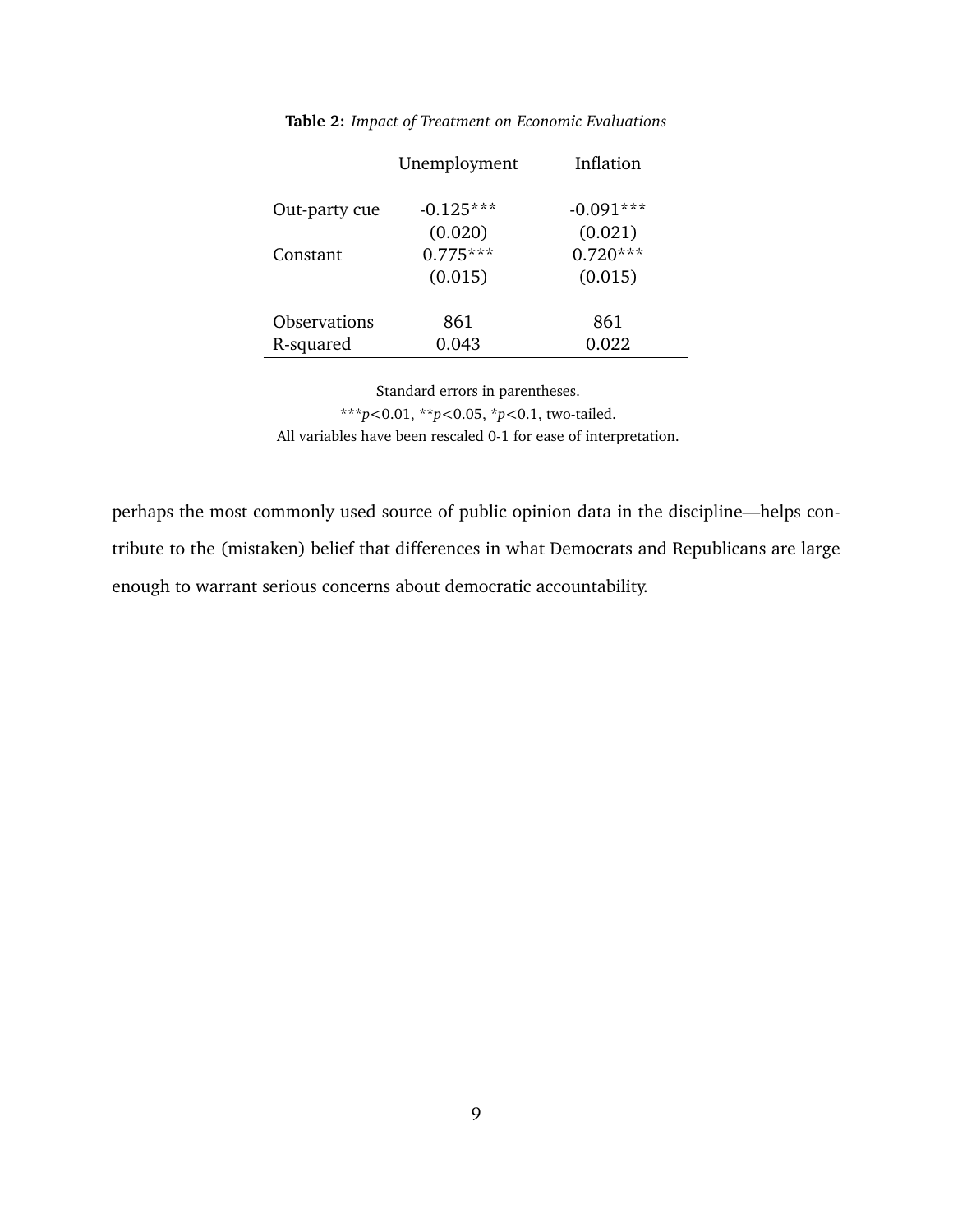## **References**

- <span id="page-10-2"></span>Achen, Christopher H. and Larry M. Bartels. 2016. *Democracy for Realists: Why Elections Do Not Produce Responsive Government*. Princeton: Princeton University Press.
- <span id="page-10-3"></span>Ahler, Douglas J., Carolyn E. Roush and Gaurav Sood. 2020. "The Micro-Task Market for Lemons: Data Quality on Amazon's Mechanical Turk." *Political Science Research & Methods* Revise and resubmit.
- <span id="page-10-8"></span>Allen, Jodie T. 1996. "The Biggest Tax Increase in History." *Slate* 16 August. Available at [http://www.slate.com/articles/news\\_and\\_politics/the\\_gist/1996/08/](http://www.slate.com/articles/news_and_politics/the_gist/1996/08/the_biggest_tax_increase_in_history.html) [the\\_biggest\\_tax\\_increase\\_in\\_history.html](http://www.slate.com/articles/news_and_politics/the_gist/1996/08/the_biggest_tax_increase_in_history.html).
- <span id="page-10-4"></span>Amazon Mechanical Turk. 2019. "MTurk Worker Quality and Identity." Available at [https:](https://blog.mturk.com/mturk-worker-identity-and-task-quality-d3be46d83d0d) [//blog.mturk.com/mturk-worker-identity-and-task-quality-d3be46d83d0d](https://blog.mturk.com/mturk-worker-identity-and-task-quality-d3be46d83d0d).
- <span id="page-10-0"></span>American National Election Studies. N.d. "American National Election Studies." Available at <http://electionstudies.org/>.
- <span id="page-10-6"></span>Apple Jr., R.W. 1992. "The 1992 Elections: News Analysis; The Economy's Casualty." *New York Times* 4 November. Available at [https://www.nytimes.com/1992/11/04/us/](https://www.nytimes.com/1992/11/04/us/the-1992-elections-news-analysis-the-economy-s-casualty.html) [the-1992-elections-news-analysis-the-economy-s-casualty.html](https://www.nytimes.com/1992/11/04/us/the-1992-elections-news-analysis-the-economy-s-casualty.html).
- <span id="page-10-5"></span>Bai, Hui. 2018. "Evidence that a Large Amount of Low Quality Responses on MTurk Can be Detected with Repeated GPS Coordinates." Available at [https://www.maxhuibai.com/](https://www.maxhuibai.com/blog/evidence-that-responses-from-repeating-gps-are-random) [blog/evidence-that-responses-from-repeating-gps-are-random](https://www.maxhuibai.com/blog/evidence-that-responses-from-repeating-gps-are-random).
- <span id="page-10-1"></span>Bartels, Larry M. 2002. "Beyond the Running Tally: Partisan Bias in Political Perceptions." *Political Behavior* 24(2):1061–1078.
- <span id="page-10-7"></span>Bartels, Larry M. 2008. *Unequal Democracy: The Political Economy of the New Gilded Age*. Princeton, NJ: Princeton University Press.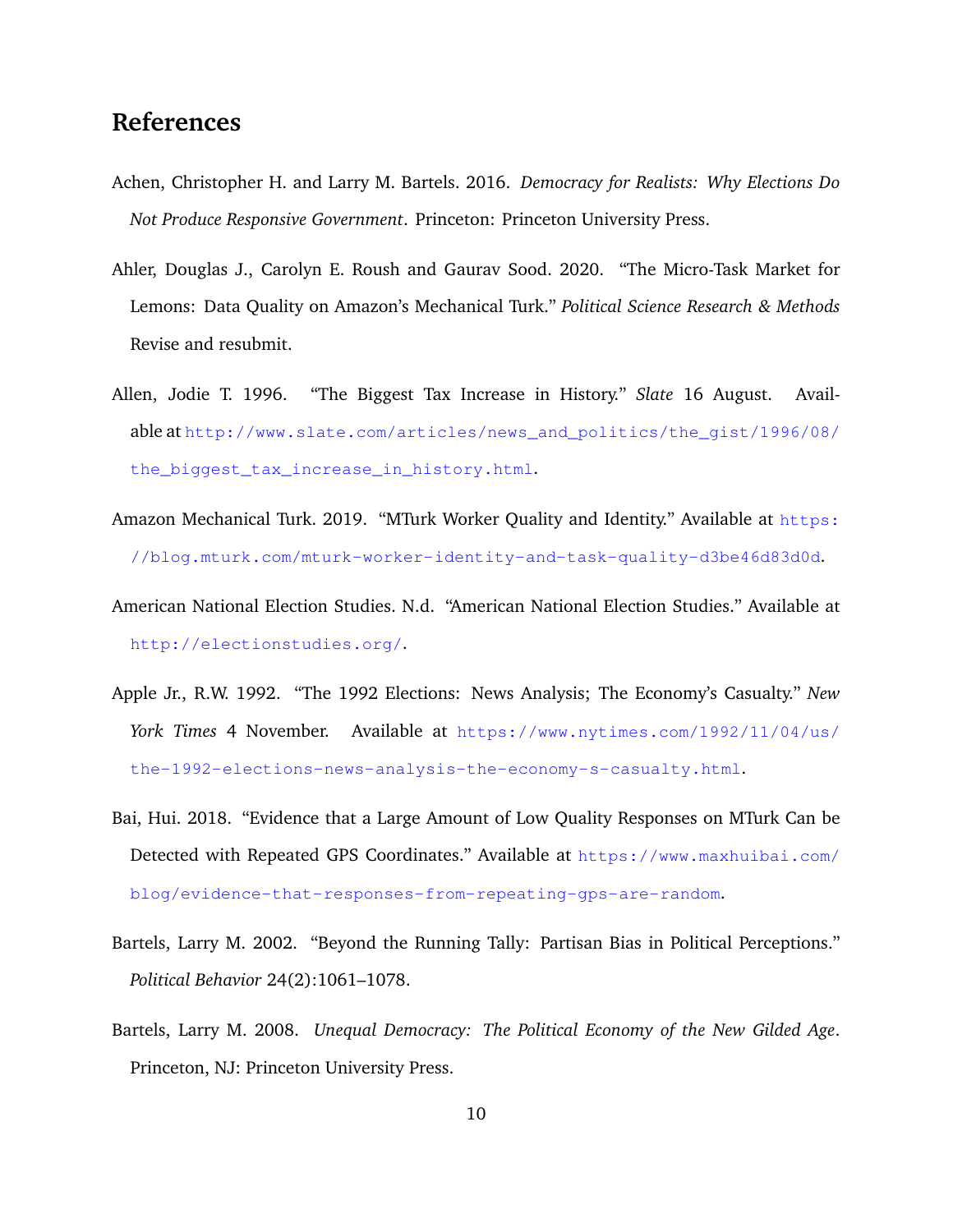- <span id="page-11-6"></span>Berinsky, Adam J. 2017. "Telling the Truth About Believing the Lies? Evidence for the Limited Prevalence of Expressive Survey Responding." *Journal of Politics* 80(1):211–224.
- <span id="page-11-3"></span>Beyth-Marom, Ruth. 1982. "How Probable is Probable? A Numerical Translation of Verbal Probability Expressions." *Journal of Forecasting* 1(3):257–269.
- <span id="page-11-4"></span>Bisgaard, Martin. 2015. "Bias Will Find a Way: Economic Perceptions, Attributions of Blame, and Partisan-Motivated Reasoning During Crisis." *The Journal of Politics* 77(3):849–860.
- <span id="page-11-0"></span>Bullock, John G., Alan S. Gerber, Seth J. Hill and Gregory A. Huber. 2015. "Partisan Bias in Factual Beliefs About Politics." *Quarterly Journal of Political Science* 10:519–578.
- <span id="page-11-2"></span>Bullock, John G. and Gabriel Lenz. 2019. "Partisan Bias in Surveys." *Annual Review of Political Science* 22:325–342.
- <span id="page-11-8"></span>Dreyfuss, Emily. 2018. "A Bot Panic Hits Amazon's Mechanical Turk." *Wired* 17 August. Available at <https://www.wired.com/story/amazon-mechanical-turk-bot-panic/>.
- <span id="page-11-7"></span>Gaines, Brian J., James H. Kuklinski, Paul J. Quirk, Buddy Peyton and Jay Verkuilen. 2007. "Same Facts, Different Interpretations: Partisan Motivation and Opinion on Iraq." *Journal of Politics* 69(4):957–974.
- <span id="page-11-9"></span>Hershey Jr., Robert D. 1993. "Last Quarter's Growth Revised to Robust 4.8%." *New York Times* 27 February.
- <span id="page-11-5"></span>Hibbs Jr., Douglas A. 2000. "Bread and Peace Voting in U.S. Presidential Elections." *Public Choice* 104:149–180.
- <span id="page-11-1"></span>Jerit, Jennifer and Jason Barabas. 2012. "Partisan Perceptual Bias and the Information Environment." *The Journal of Politics* 74(3):672–684.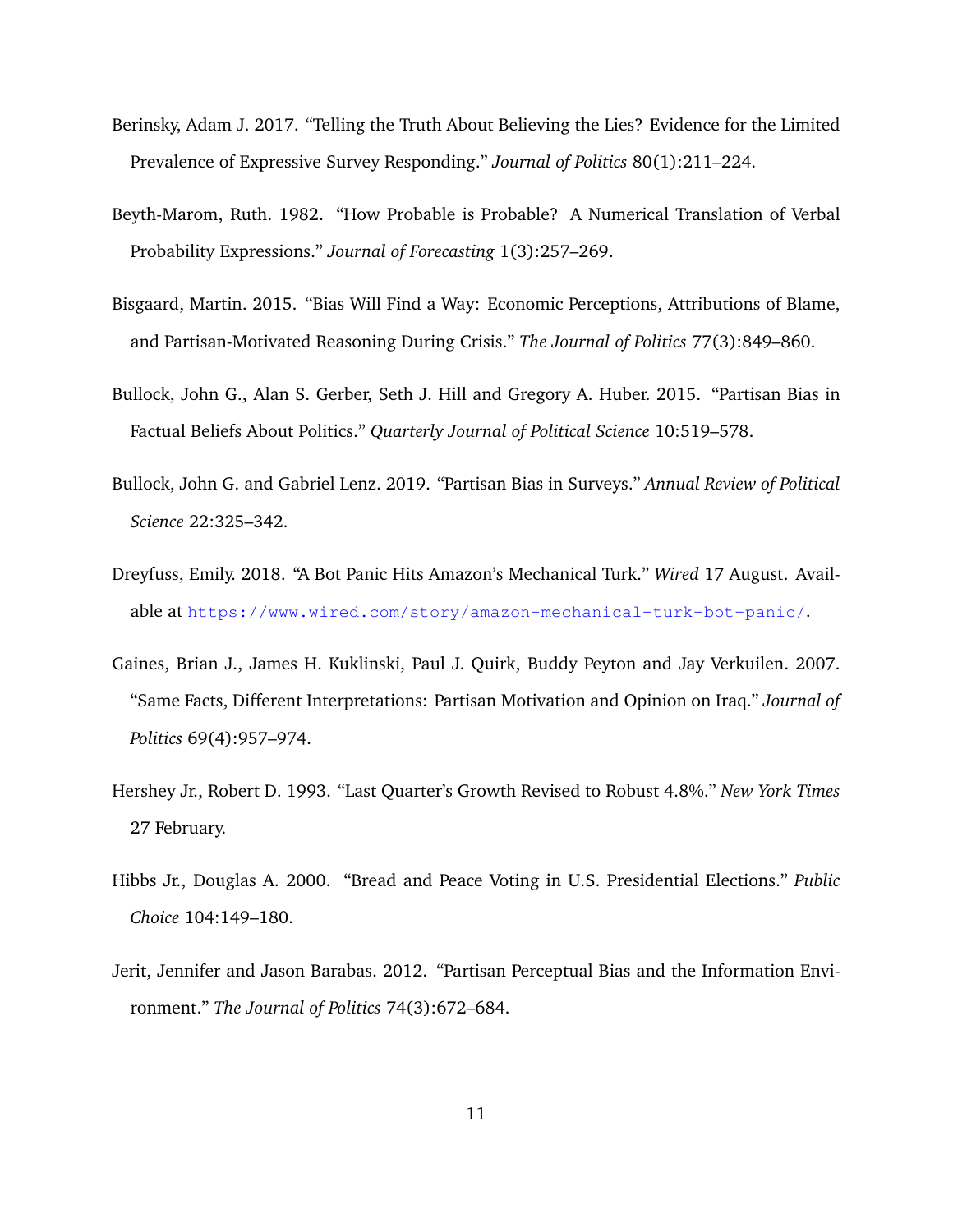- <span id="page-12-5"></span>Keith, Bruce E., David B. Magleby, Candice J. Nelson, Elizabeth Orr, Mark C. Westlye and Raymond E. Wolfinger. 1992. *The Myth of the Independent Voter*. Berkeley: University of California Press.
- <span id="page-12-6"></span>Kennedy, Ryan, Scott Clifford, Tyler Burleigh, Philip D. Waggoner, Ryan Jewell and Nicholas Winter. 2020. "The Shape of and Solutions to the MTurk Quality Crisis." *Political Science Research & Methods* forthcoming.
- <span id="page-12-8"></span>Lopez, Jesse and D. Sunshine Hillygus. 2018. Why So Serious? Survey Trolls and Misinformation. In *Annual Meeting of the Midwest Political Science Association*. Chicago: .
- <span id="page-12-4"></span>Luskin, Robert C. and John G. Bullock. 2011. ""Don't Know" Means "Don't Know": DK Responses and the Public's Level of Political Knowledge." *The Journal of Politics* 73(2):547–557.
- <span id="page-12-3"></span>Parker-Stephen, Evan. 2013. "Tides of Disagreement: How Reality Facilitates (and Inhibits) Partisan Public Opinion." *Journal of Politics* 75(4):1077–1088.
- <span id="page-12-1"></span>Prior, Markus, Gaurav Sood and Kabir Khanna. 2015. "You Cannot Be Serious: The Impact of Accuracy Incentives on Partisan Bias in Reports of Economic Perceptions." *Quarterly Journal of Political Science* 10(4):489–518.
- <span id="page-12-0"></span>Roush, Carrie and Gaurav sood. Forthcoming. "A Gap in Our Understanding? Reconsidering the Evidence for Partisan Knowledge Gaps." *Quarterly Journal of Political Science* .
- <span id="page-12-7"></span>Ryan, Timothy J. 2018. "Data Contamination on MTurk." Available at  $http://timryan.web.$ [unc.edu/2018/08/12/data-contamination-on-mturk/](http://timryan.web.unc.edu/2018/08/12/data-contamination-on-mturk/).
- <span id="page-12-2"></span>Sood, Gaurav and Andrew Guess. 2017. "By the Numbers: Toward More Precise Numerical Summaries." Working paper.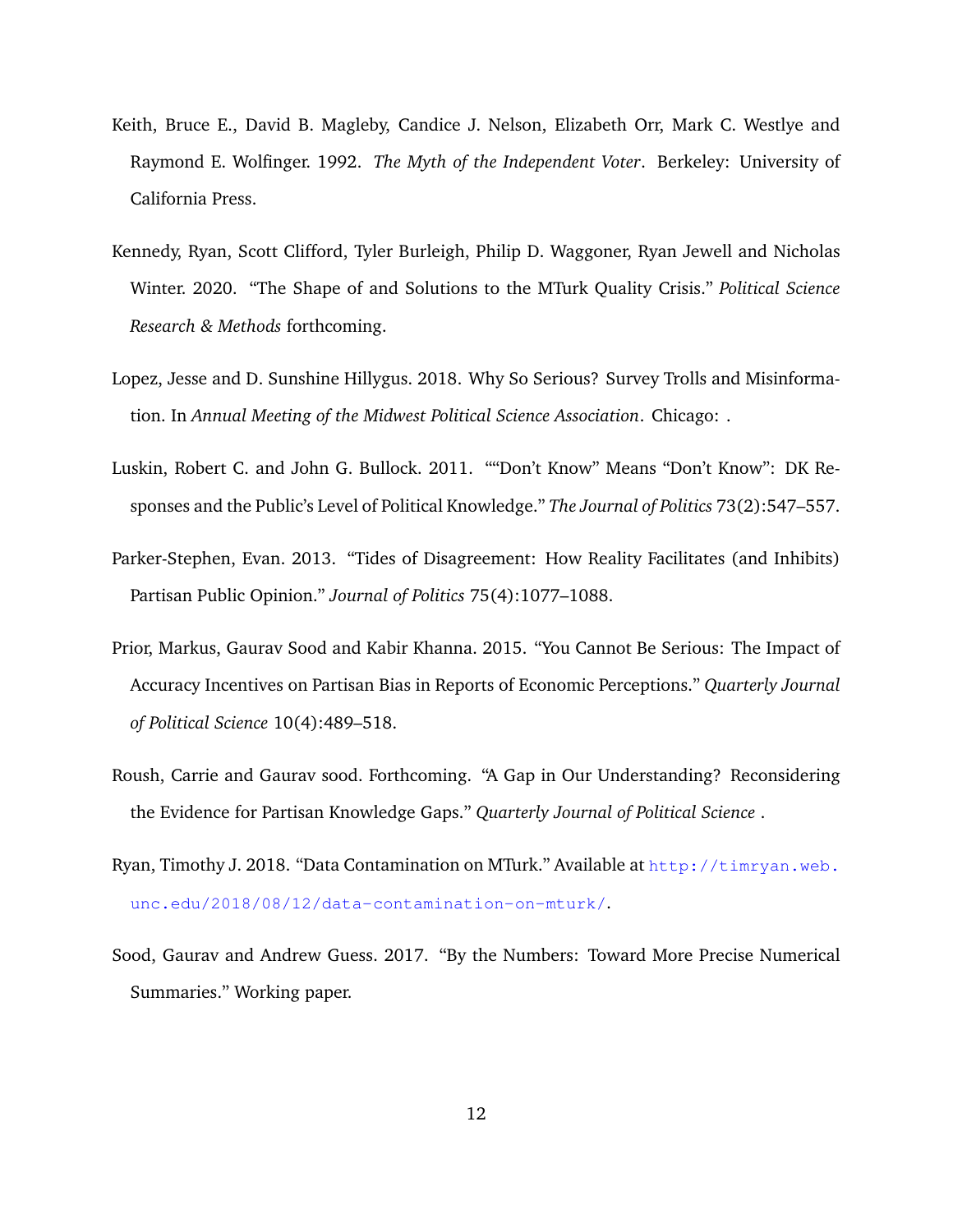## **SI 1 Additional ANES Information**

## <span id="page-13-0"></span>**SI 1.1 Signed Partisan Gaps by Item - ANES Economic Retrospection Ques-**

### **tions**

| $-$<br>on monitorino recento poeticin recento |             |      |             |      |       |      |            |        |
|-----------------------------------------------|-------------|------|-------------|------|-------|------|------------|--------|
| Item                                          | Study       | Year | $\mathbb R$ | n(R) | D     | n(D) | Signed Gap | p(Gap) |
| Economy over past year                        | ANES        | 1980 | 0.962       | 528  | 0.931 | 841  | 0.031      | 0.016  |
| Economy over past year                        | ANES        | 1982 | 0.530       | 445  | 0.758 | 774  | 0.228      | 0.000  |
| Economy over past year                        | ANES        | 1984 | 0.627       | 883  | 0.246 | 1063 | 0.381      | 0.000  |
| Economy over past year                        | <b>ANES</b> | 1986 | 0.316       | 772  | 0.170 | 1088 | 0.146      | 0.000  |
| Economy over past year                        | ANES        | 1988 | 0.281       | 829  | 0.104 | 954  | 0.177      | 0.000  |
| Economy over past year                        | <b>ANES</b> | 1990 | 0.958       | 714  | 0.954 | 1012 | 0.004      | 0.661  |
| Economy over past year                        | ANES        | 1992 | 0.080       | 927  | 0.024 | 1228 | 0.056      | 0.000  |
| Economy over past year                        | ANES        | 1994 | 0.329       | 749  | 0.366 | 834  | 0.036      | 0.131  |
| Economy over the past year                    | <b>ANES</b> | 1996 | 0.260       | 654  | 0.482 | 895  | 0.222      | 0.000  |
| Economy over past year                        | ANES        | 1998 | 0.384       | 467  | 0.529 | 656  | 0.145      | 0.000  |
| Economy over past year                        | <b>ANES</b> | 2000 | 0.262       | 680  | 0.492 | 888  | 0.230      | 0.000  |
| Economy over past year                        | ANES        | 2002 | 0.357       | 665  | 0.198 | 703  | 0.159      | 0.000  |
| Economy over past year                        | <b>ANES</b> | 2004 | 0.426       | 479  | 0.101 | 585  | 0.325      | 0.000  |
| Economy over past year                        | <b>ANES</b> | 2008 | 0.873       | 653  | 0.937 | 1364 | 0.064      | 0.000  |
| Economy over past year                        | ANES        | 2012 | 0.441       | 1993 | 0.824 | 3100 | 0.383      | 0.000  |
| Economic condition of women over past year    | ANES        | 1984 | 0.543       | 875  | 0.411 | 1057 | 0.132      | 0.000  |
| Economic condition of blacks over past year   | ANES        | 1984 | 0.388       | 872  | 0.283 | 1023 | 0.105      | 0.000  |
| Economy since July 4th                        | ANES        | 1992 | 0.730       | 857  | 0.575 | 1145 | 0.155      | 0.000  |
| Economy compared to four years ago            | <b>ANES</b> | 1992 | 0.756       | 857  | 0.856 | 1145 | 0.100      | 0.000  |
| Economy since Clinton took office             | ANES        | 1998 | 0.646       | 468  | 0.839 | 659  | 0.193      | 0.000  |
| Economy compared to 1992                      | ANES        | 2000 | 0.648       | 646  | 0.771 | 822  | 0.123      | 0.000  |
| Economy compared to 2008                      | ANES        | 2016 | 0.214       | 1724 | 0.613 | 1936 | 0.399      | 0.000  |

**Table SI 1.1:** Partisan Gap on Economic Retrospection Items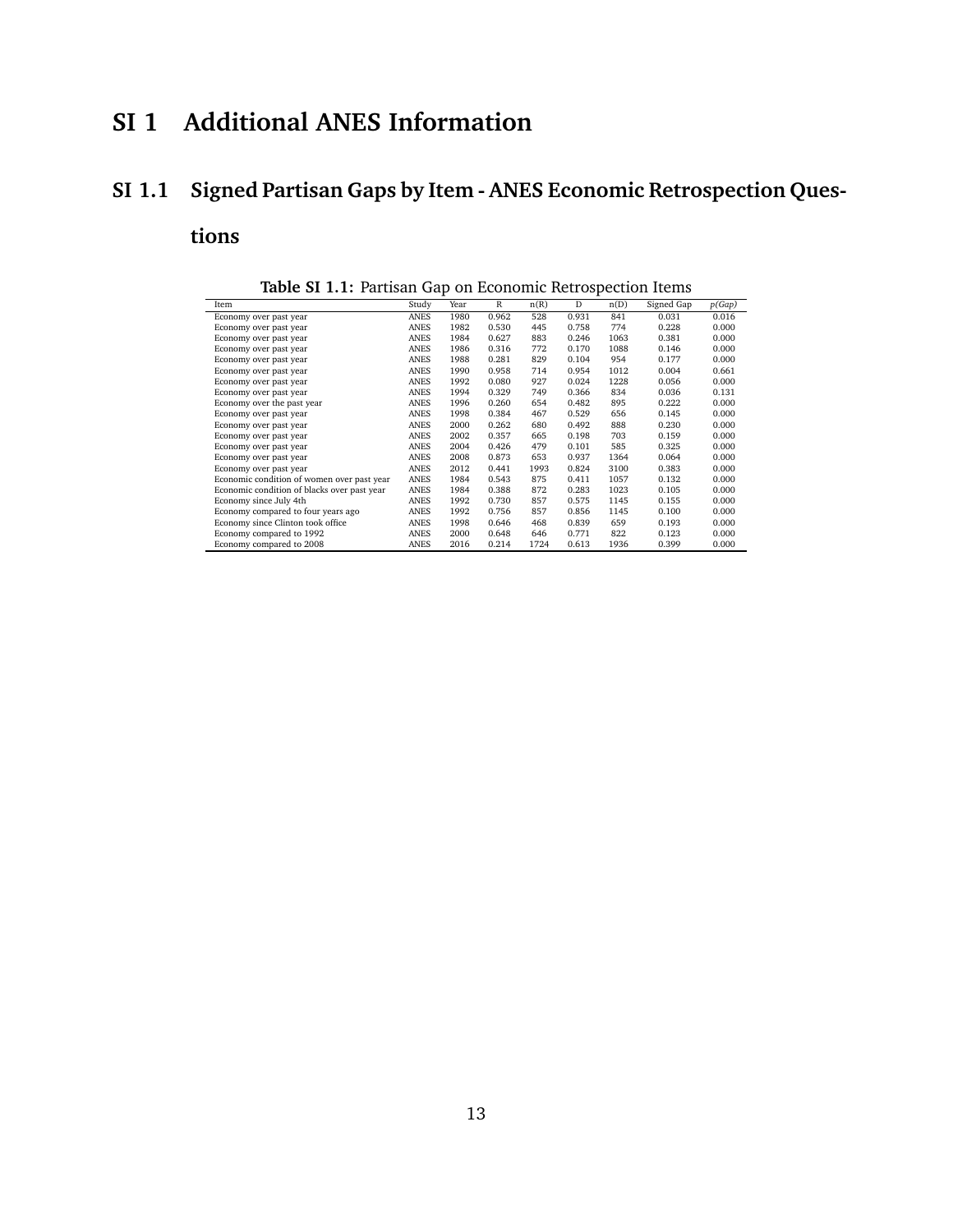# <span id="page-14-0"></span>**SI 1.2 Knowledge Question Wordings and Correct Answers - ANES Economic Retrospection Items**

#### • Economy better or worse over past year<sup>[9](#page-0-0)</sup>

Would you say that over the past year the nation's economy has gotten better, stayed<sup>[10](#page-0-0)</sup> the same or gotten worse? $11$ 

*Response options: Better, stayed [about] the same, gotten worse*

<sup>9</sup>National economic conditions based on Federal Reserve Economic data (available at <fred.stlouisfed.org> ). The specific indicator is Real Gross Domestic Product per Capita, Quarterly, Seasonally Adjusted Rates, Chained to 2009 Dollars. To determine "correct" responses, we calculated the difference between real GDP per capita in Q3 in the year prior to the election and real GDP per capita in Q3 of the election year. Any difference with an absolute value of less than \$500 was coded as "stayed about the same;" anything above \$500 was coded as "better," and anything less than \$500 was coded as "worse." As noted in the manuscript, in calculating the signed partisan gap for these items, we did not change the sign of the partisan difference if the correct answer is coded as "stayed about the same."

<sup>10</sup>1984: "about" inserted here

 $11$ An alternate version in 2002 reversed the direction of the options in the question.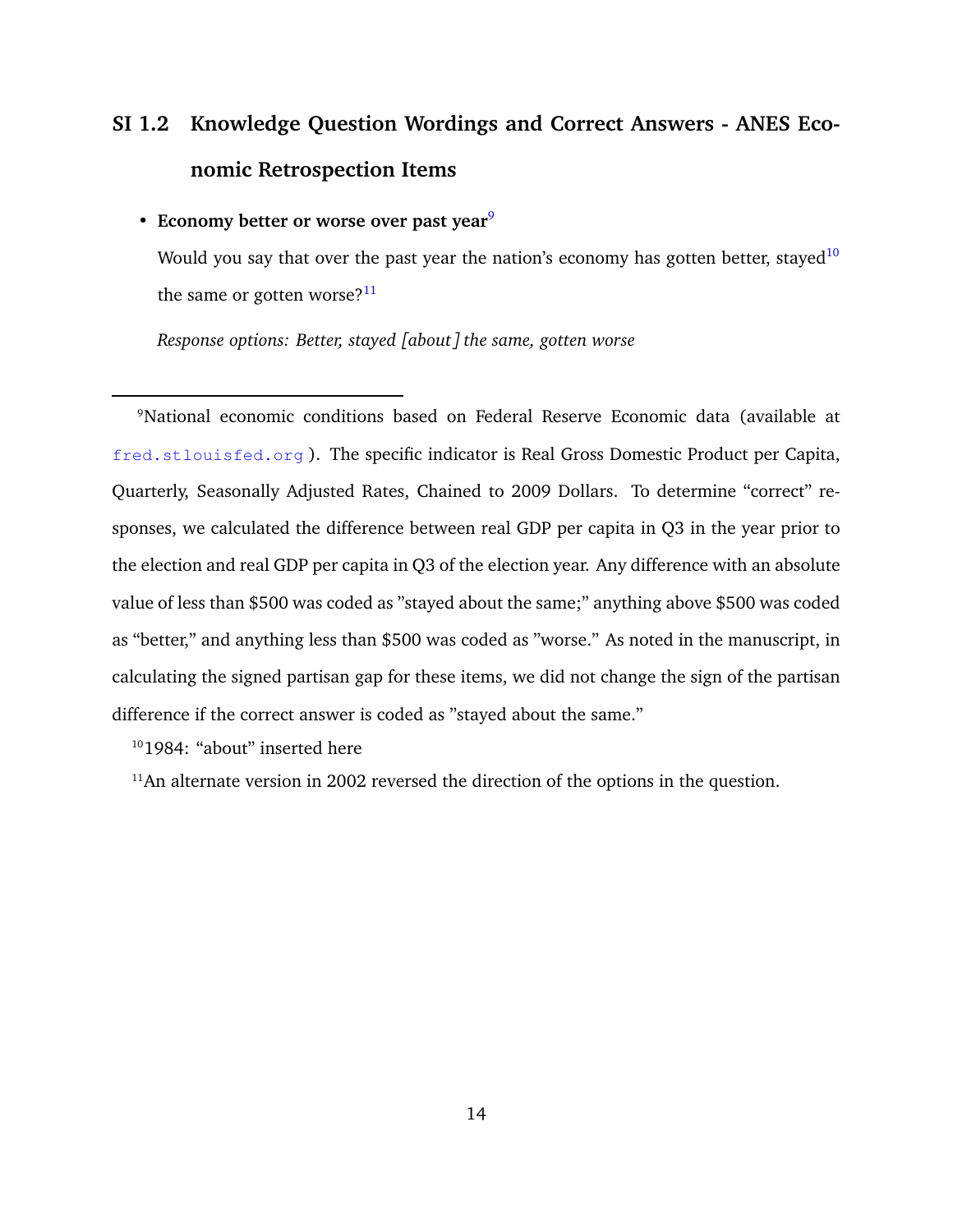**Table SI 1.2:** Economy over the past year - correct responses by year

| Year | <b>Correct answer</b> |
|------|-----------------------|
|      | 1980 Worse            |
|      | 1982 Worse            |
| 1984 | Stayed about the same |
| 1986 | Stayed the same       |
| 1988 | Stayed the same       |
| 1990 | Worse                 |
|      | 1992 Stayed the same  |
|      | 1994 Better           |
|      | 1996 Better           |
|      | 1998 Stayed the same  |
| 1990 | Worse                 |
|      | 1992 Stayed the same  |
|      | 1994 Better           |
|      | 1996 Better           |
|      | 1998 Stayed the same  |
| 2000 | Stayed the same       |
| 2002 | Worse                 |
|      | 2004 Stayed the same  |
|      | 2008 Worse            |
|      | 2012 Worse            |
|      | 2016 Better           |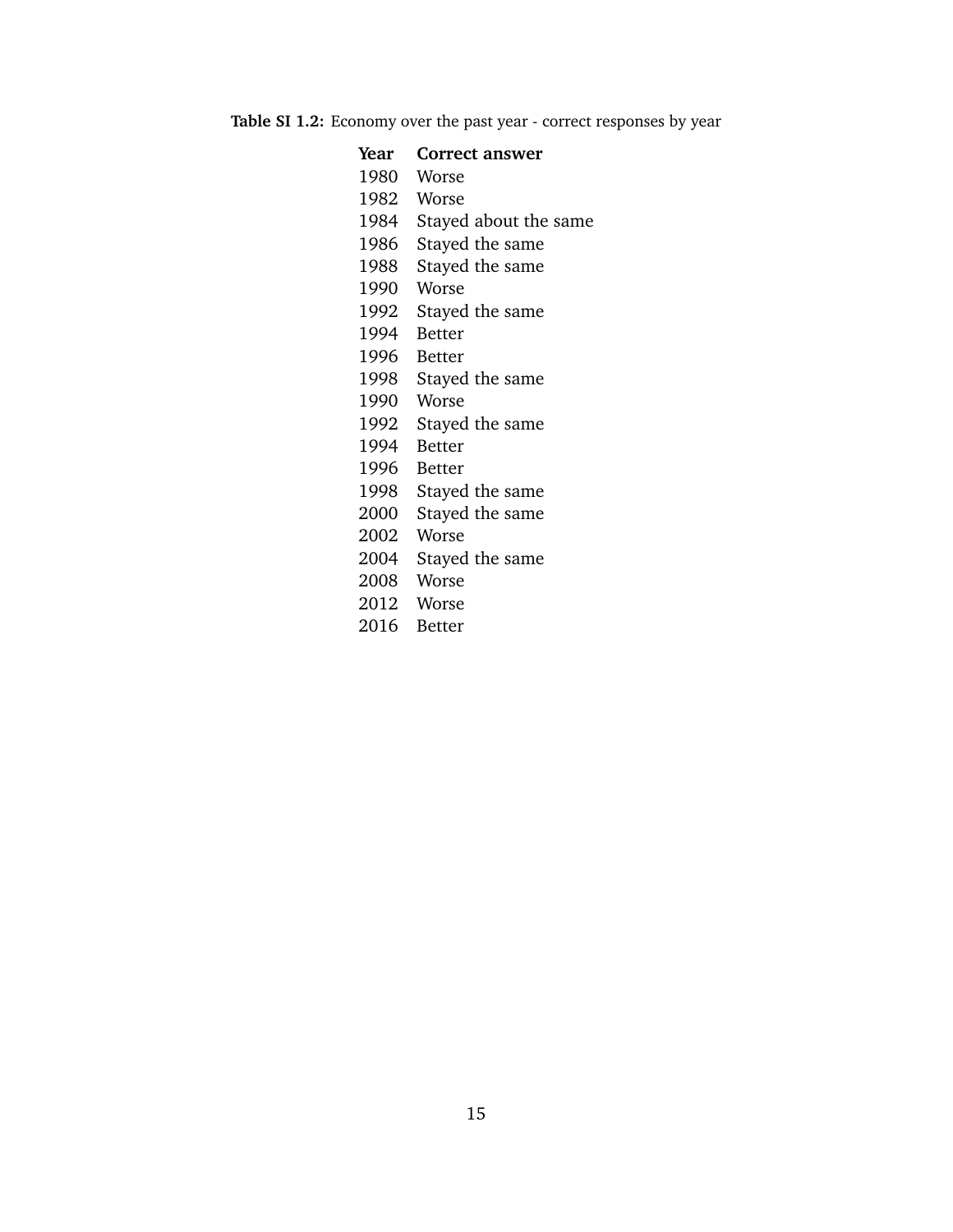#### 1984

• Economic condition of women over past year<sup>[12](#page-0-0)</sup>

What about women? Would you say that over the past year the economic position of women has gotten better, stayed about the same, or gotten worse? *Response options: Better, stayed about the same, gotten worse*

#### • **Economic condition of blacks over past year**<sup>[13](#page-0-0)</sup>

Would you say that over the past year the economic position of blacks has gotten better, stayed about the same, or gotten worse?

*Response options: Better, stayed about the same, gotten worse*

#### 1992

#### • **Economy compared to four years ago**<sup>[14](#page-0-0)</sup>

Compared to four years ago, would you say that the nation's economy has gotten better,

<sup>12</sup>Economic condition of women based on subgroup unemployment figures from the Bureau of Labor Statistics (available at  $data.bls.qov$ ). The specific indicator is Annual Unemployment Rates. To determine "correct" responses, we compared unemployment levels from previous year's annual average. (With the exception of 2008, in all years listed, unemployment did not change measurably—that is, by an increase or decrease of more than one third of one percentage point—over the course of the election year.) Unemployment was considered to have stayed "about the same" if it did not increase or decrease more than one third of one percentage point from the previous year.

<sup>13</sup>Economic condition of blacks based on subgroup unemployment figures from the Bureau of Labor Statistics (available at  $data.bls.qov$ ). We follow our previous coding scheme for unemployment as described above.

<sup>14</sup>Economy compared to four years ago based on information chronicled in [Hershey Jr.](#page-11-9) [\(1993\)](#page-11-9).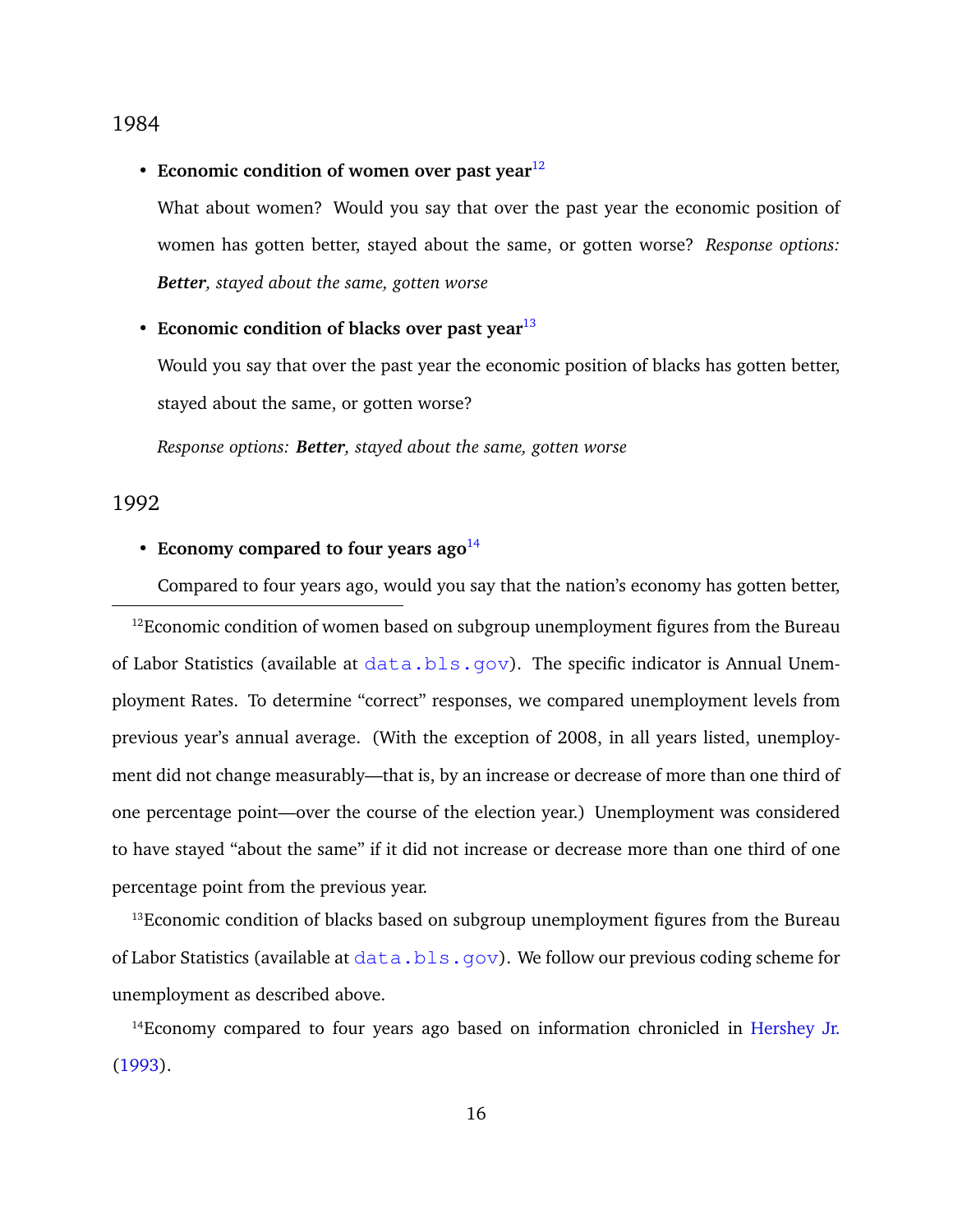stayed about the same, or gotten worse?

*Response options: Gotten better, stayed about the same, gotten worse*

#### • **Economy since July 4th**<sup>[15](#page-0-0)</sup>

What about in the last few months, since about the 4th of July. Would you say that the nation's economy has gotten better, stayed about the same, or gotten worse? *Response options: Gotten better, stayed about the same, gotten worse*

#### 1998

#### • **Economy since Clinton took office**[16](#page-0-0)

Would you say that since Clinton took office, the nation's economy has gotten better, stayed about the same, or gotten worse?

*Response options: Gotten better, stayed about the same, gotten worse*

#### 2000

#### • **Economy compared to 1992**[17](#page-0-0)

Since 1992, would you say President Clinton has made the nation's economy better, made

<sup>15</sup>Economic information since July based on information chronicled in [Apple Jr.](#page-10-6) [\(1992\)](#page-10-6).

 $16$ Economy better/worse based on Federal Reserve Economic data (available at  $fred.$ [stlouisfed.org](fred.stlouisfed.org)). The specific indicator is Real Gross Domestic Product per Capita, Quarterly, Seasonally Adjusted Rates, Chained to 2009 Dollars. To determine the "correct" response, we calculated the difference between real GDP per capita in Q1 of 1993 and real GDP per capita in Q3 of 1998. We also checked the quarterly data between these endpoints to ensure the indicator trended upward.

<sup>17</sup>Economy better/worse based on Federal Reserve Economic data (available at  $fred.$ [stlouisfed.org](fred.stlouisfed.org)). The specific indicator is Real Gross Domestic Product per Capita, Quar-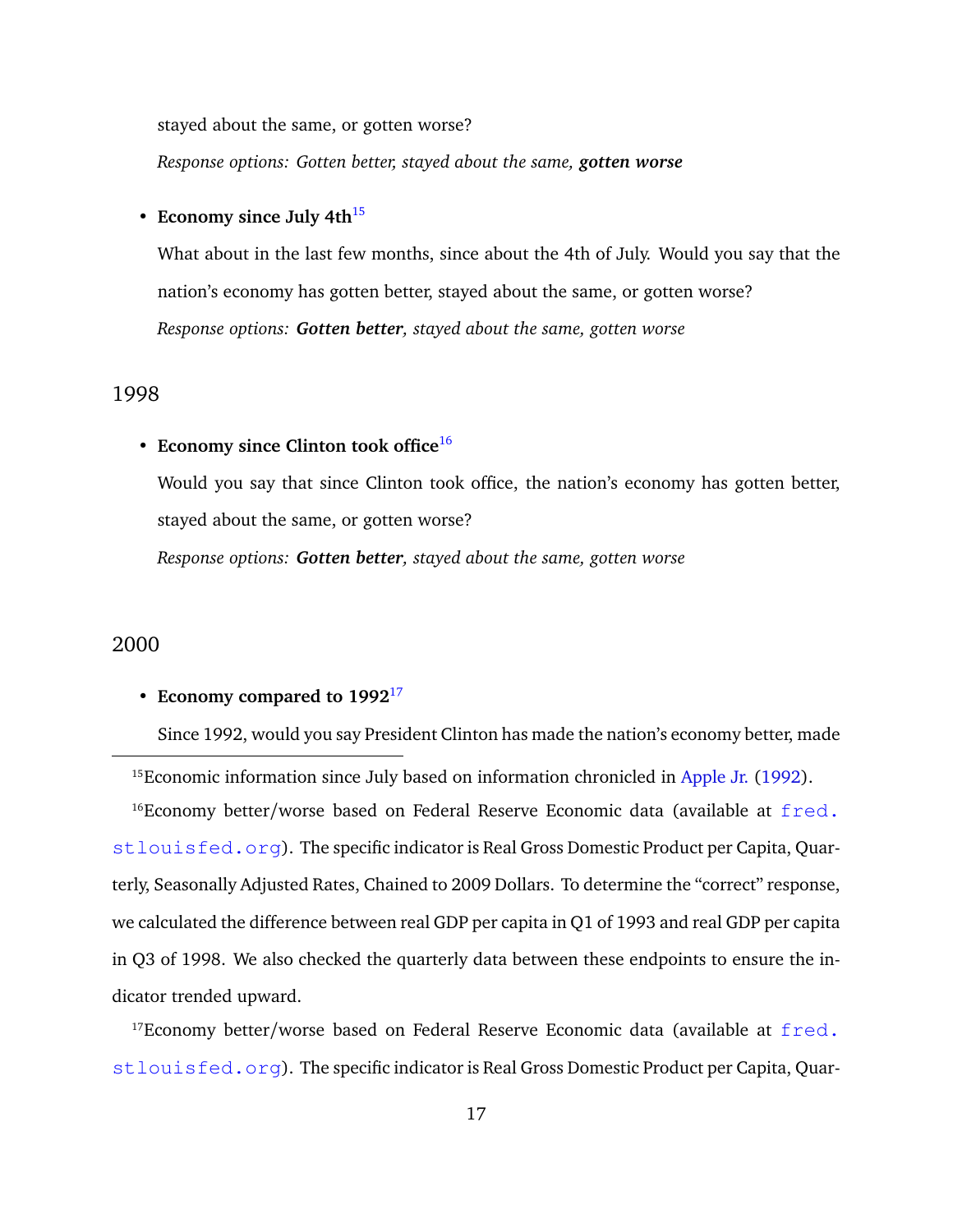the economy worse, or had no effect on the economy one way or the other? *Response options: Made the economy better, made the economy worse, no effect*

#### 2016

#### • **Economy compared to 2008**[18](#page-0-0)

Would you say that compared to 2008, the nation's economy is now better, worse, or about the same?

*Response options: Better, worse, about the same*

terly, Seasonally Adjusted Rates, Chained to 2009 Dollars. To determine the "correct" response, we calculated the difference between real GDP per capita in Q1 of 1993 and real GDP per capita in Q3 of 2000. We also checked the quarterly data between these endpoints to ensure the indicator trended upward.

 $18$ Economy better/worse based on Federal Reserve Economic data (available at  $fred.$ [stlouisfed.org](fred.stlouisfed.org)). The specific indicator is Real Gross Domestic Product per Capita, Quarterly, Seasonally Adjusted Rates, Chained to 2009 Dollars. To determine the "correct" response, we calculated the difference between real GDP per capita in Q3 of 2008 and real GDP per capita in Q3 of 2016. We also checked the quarterly data between these endpoints to ensure the indicator trended upward.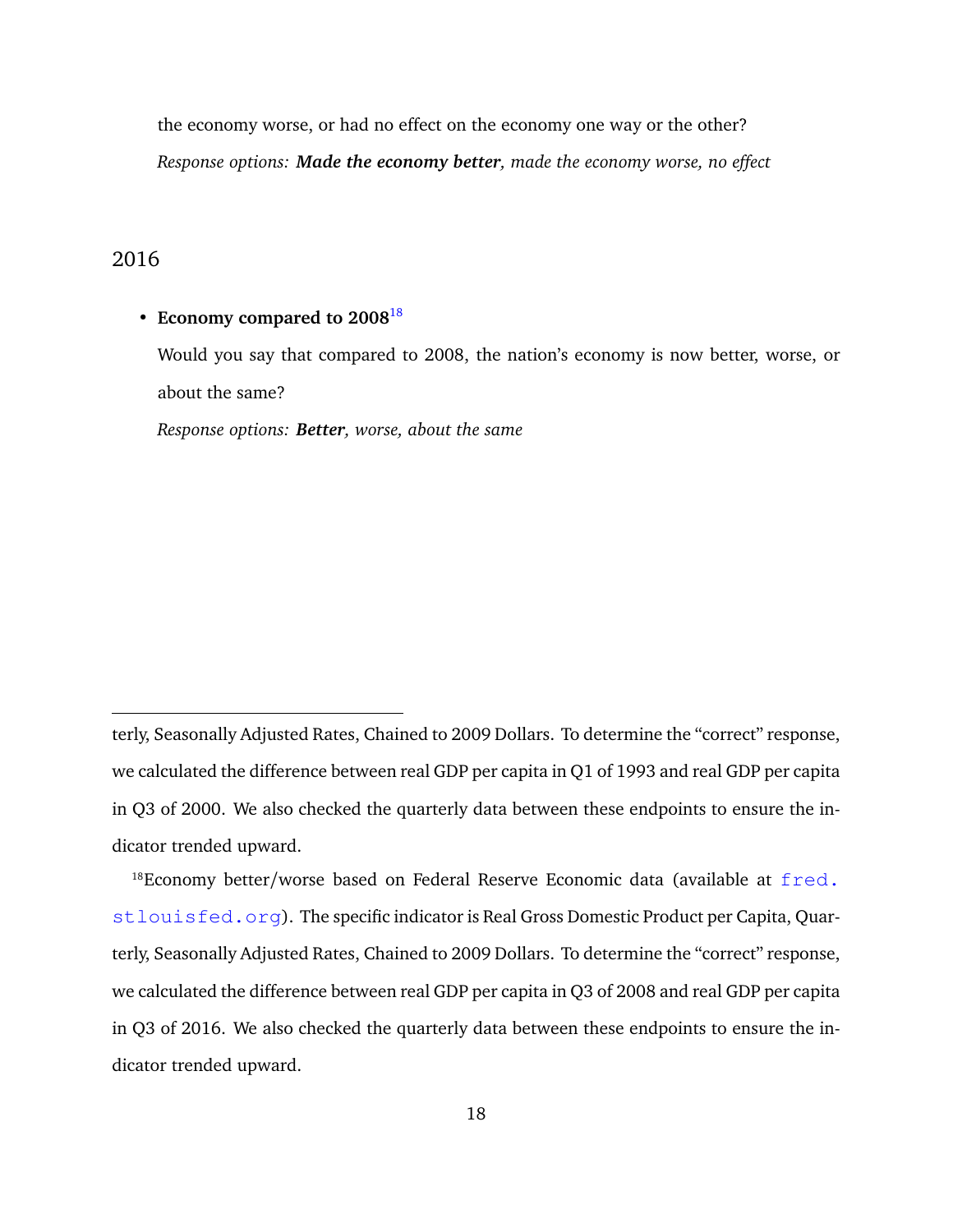## <span id="page-19-0"></span>**SI 1.3 Signed Partisan Gap by Item - ANES**

| apic 31 1.3. Fartisan Knowledge Gaps by Item - Arves |             |      |       |      |       |      |            |        |
|------------------------------------------------------|-------------|------|-------|------|-------|------|------------|--------|
| Item                                                 | Study       | Year | R     | n(R) | D     | n(D) | Signed Gap | p(Gap) |
| Unemployment over past year                          | ANES        | 1986 | 0.366 | 276  | 0.301 | 532  | 0.065      | 0.060  |
| Inflation over past year                             | ANES        | 1986 | 0.431 | 276  | 0.427 | 532  | 0.004      | 0.903  |
| Unemployment over past year                          | ANES        | 1988 | 0.581 | 830  | 0.268 | 954  | 0.312      | 0.000  |
| Inflation over past year                             | ANES        | 1988 | 0.504 | 830  | 0.393 | 954  | 0.111      | 0.000  |
| Deficit compared to 1980                             | <b>ANES</b> | 1988 | 0.768 | 776  | 0.729 | 883  | $-0.039$   | 0.070  |
| Social Security benefits since 1980                  | ANES        | 1988 | 0.490 | 774  | 0.393 | 900  | 0.096      | 0.000  |
| School spending since 1980                           | <b>ANES</b> | 1988 | 0.286 | 774  | 0.210 | 900  | 0.076      | 0.000  |
| Unemployment over past year                          | ANES        | 1992 | 0.684 | 928  | 0.885 | 1229 | 0.201      | 0.000  |
| Inflation over past year                             | <b>ANES</b> | 1992 | 0.091 | 929  | 0.033 | 1229 | $-0.057$   | 0.000  |
| Deficit under Clinton                                | ANES        | 1996 | 0.247 | 654  | 0.341 | 894  | 0.094      | 0.000  |
| Taxes under Clinton                                  | <b>ANES</b> | 1996 | 0.599 | 652  | 0.373 | 896  | 0.226      | 0.000  |
| Deficit compared to 1992                             | ANES        | 2000 | 0.513 | 646  | 0.606 | 821  | 0.094      | 0.000  |
| Crime compared to 1992                               | ANES        | 2000 | 0.298 | 646  | 0.420 | 822  | 0.122      | 0.000  |
| Unemployment over past year                          | ANES        | 2004 | 0.442 | 446  | 0.109 | 518  | 0.334      | 0.000  |
| Inflation over past year                             | <b>ANES</b> | 2004 | 0.376 | 445  | 0.603 | 518  | 0.227      | 0.000  |
| Income tax for average person under Bush             | ANES        | 2004 | 0.298 | 485  | 0.131 | 592  | 0.167      | 0.000  |
| Unemployment over past year                          | ANES        | 2008 | 0.748 | 644  | 0.903 | 1343 | 0.155      | 0.000  |
| Inflation over past year                             | ANES        | 2008 | 0.189 | 646  | 0.148 | 1338 | 0.041      | 0.019  |
| Unemployment over past year                          | ANES        | 2012 | 0.092 | 1995 | 0.461 | 3102 | 0.369      | 0.000  |
| Obama born in U.S.                                   | ANES        | 2012 | 0.200 | 1846 | 0.688 | 2888 | 0.488      | 0.000  |
| Health care end of life                              | ANES        | 2012 | 0.140 | 1843 | 0.378 | 2872 | 0.239      | 0.000  |
| Government knew about 9/11 -2012                     | ANES        | 2012 | 0.239 | 1850 | 0.204 | 2889 | $-0.036$   | 0.003  |
| Katrina flooding                                     | <b>ANES</b> | 2012 | 0.519 | 1851 | 0.396 | 2883 | 0.123      | 0.000  |
| Unemployment over past year                          | ANES        | 2016 | 0.193 | 1728 | 0.559 | 1939 | 0.366      | 0.000  |
| Existence of global warming                          | <b>ANES</b> | 2016 | 0.676 | 1723 | 0.904 | 1934 | 0.228      | 0.000  |
| Cause of global warming                              | ANES        | 2016 | 0.222 | 1724 | 0.530 | 1937 | 0.308      | 0.000  |
| Government knew about 9/11 -2016                     | <b>ANES</b> | 2016 | 0.261 | 1469 | 0.198 | 1665 | 0.063      | 0.000  |
| Obama Muslim                                         | ANES        | 2016 | 0.501 | 1449 | 0.830 | 1661 | 0.329      | 0.000  |

### **Table SI 1.3:** Partisan Knowledge Gaps by Item - ANES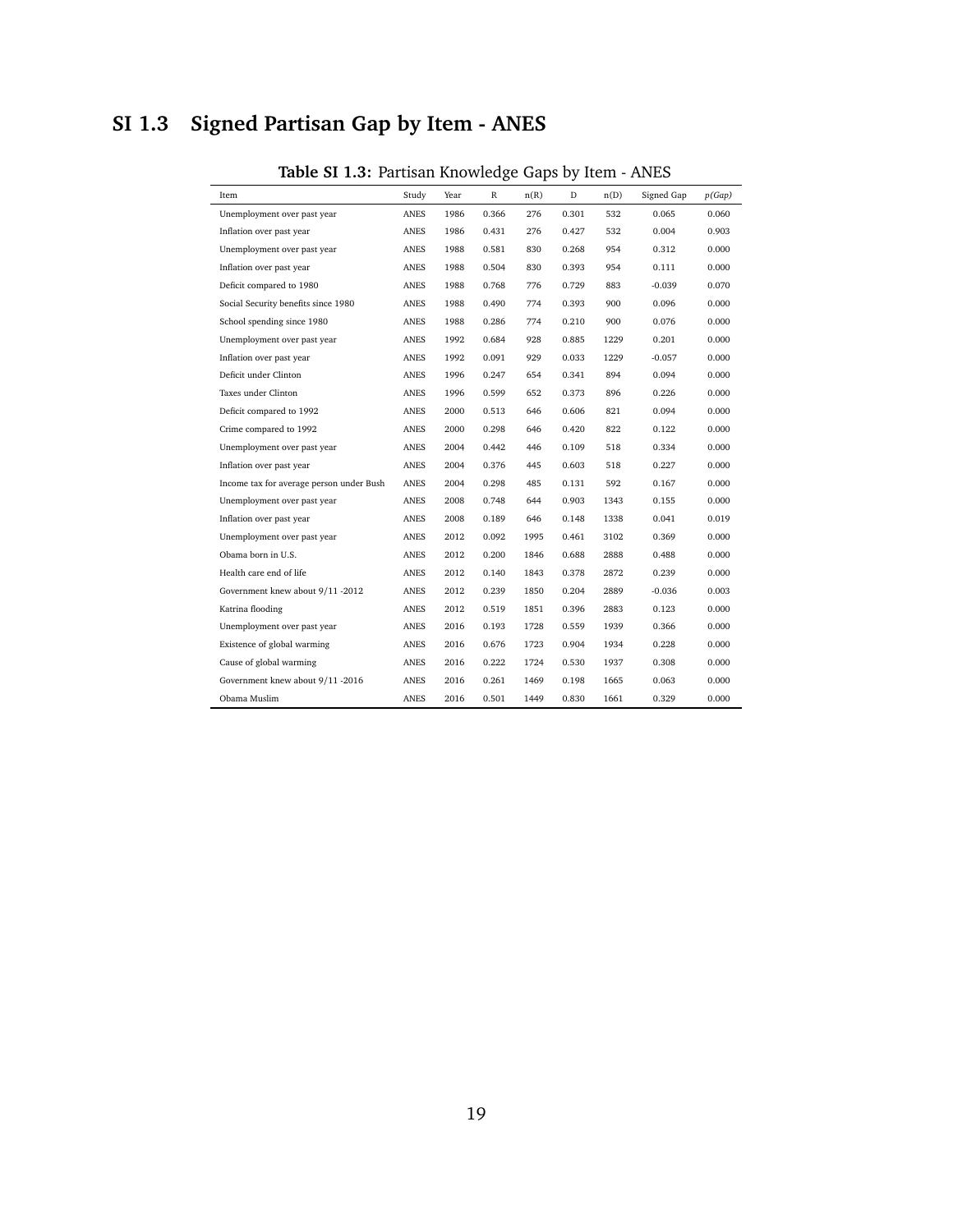### <span id="page-20-0"></span>**SI 1.4 Knowledge Question Wordings and Correct Answers - ANES Items**

#### • **Unemployment over past year**<sup>[19](#page-0-0)</sup>

Would you say that over the past year, the level of unemployment in the country has gotten better, stayed about the same, or gotten worse?<sup>[20](#page-0-0)</sup>

*Response options: Better, stayed about the same, gotten worse*

**Table SI 1.4:** Unemployment over the past year - correct responses by year

**Year Correct answer** 1986 Stayed about the same 1988 Better 1992 Worse 2004 Better 2008 Worse 2012 Better 2016 Better

• **Inflation over past year**<sup>[21](#page-0-0)</sup>

Would you say that over the past year, inflation has gotten better, stayed about the same,

<sup>19</sup>National unemployment rates based on information from the Bureau of Labor Statistics (available at  $data.bls.gov$ ). We followed the same coding scheme for unemployment data as described in [SI 1.2.](#page-14-0)

<sup>20</sup>1986 version: "Would you say that over the past year, the national unemployment rate has gotten better, stayed about the same, or gotten worse?"

<sup>21</sup>Inflation rates based on information from the Bureau of Labor Statistics (available at <data.bls.gov>). The specific indicator is Consumer Price Index, All Urban Consumers, which according to BLS is the inflation index most reported by national media. To determine "correct" responses, we compared inflation levels from previous year's annual average. Inflation was considered to have stayed "about the same" if it did not increase or decrease more than one third of one percentage point from the previous year.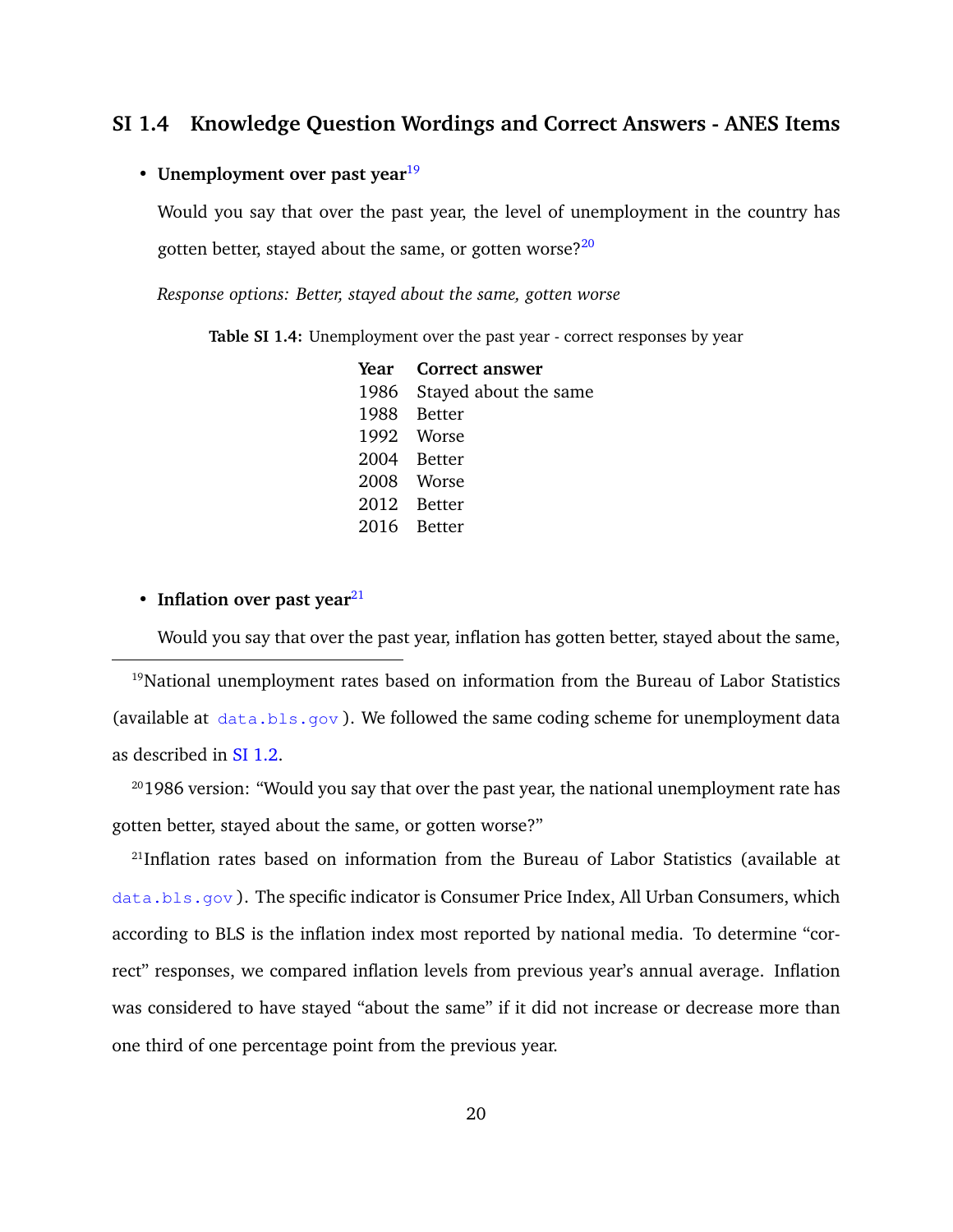or gotten worse? $22$ 

*Response options: Better, stayed about the same, gotten worse*

**Table SI 1.5:** Inflation over the past year - correct responses by year

| Year Correct answer        |
|----------------------------|
| 1986 Stayed about the same |
| 1988 Stayed about the same |
| 1992 Better                |
| 2004 Worse                 |
| 2008 Stayed about the same |

#### • **Gap between rich and poor - 2004, 2008, 2012, 2016**[23](#page-0-0)

Do you think the difference in incomes between rich people and poor people in the United States today is larger, smaller, or about the same as it was 20 years ago? *Response options: Larger, smaller, stayed about the same*

#### 1988

#### • Deficit compared to 1980<sup>[24](#page-0-0)</sup>

Would you say that compared to 1980 the federal budget deficit has gotten smaller, stayed about the same, or gotten larger?

*Response options: Gotten smaller, stayed about the same, gotten larger*

 $221986$  version: "Would you say that over the past year, the inflation rate has gotten better, stayed about the same, or gotten worse?"

<sup>23</sup>Several sources, including [Bartels](#page-10-7) [\(2008\)](#page-10-7) and <inequality.org> demonstrate that the gap has been growing for decades.

<sup>24</sup>Size of the federal budget deficit based on information from usgovernment spending. [com](usgovernmentspending.com) , a site that aggregates federal data from multiple sources. Specific indicator used is Deficit-Federal in Billions of Nominal Dollars.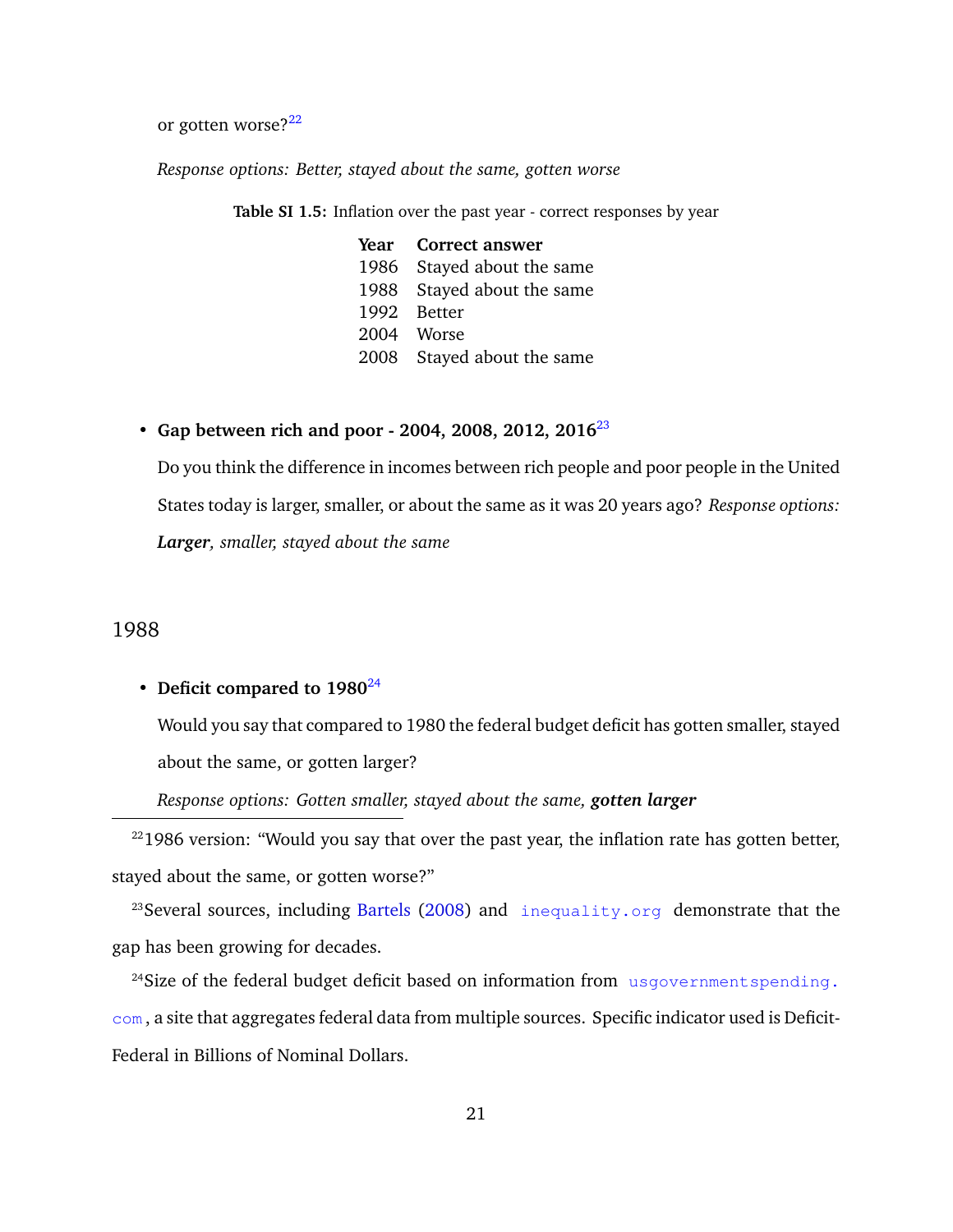#### • **Social Security benefits since 1980**[25](#page-0-0)

Have Social Security benefits been increased, decreased, or stayed about the same as they were in 1980, or haven't you paid much attention to this? *Response options: Increased, decreased, stayed about the same*

#### • **School spending since 1980**[26](#page-0-0)

Has federal spending on public schools been increased, decreased, or stayed about the same as it was in 1980, or haven't you paid much attention to this? *Response options: Increased, decreased, stayed about the same*

#### 1996

#### • **Deficit under Clinton**<sup>[27](#page-0-0)</sup>

Would you say that the size of the yearly budget deficit increased, decreased, or stayed about the same during Clinton's time as President? *Response options: Increased, decreased, stayed about the same*

#### • **Taxes under Clinton**[28](#page-0-0)

Would you say that the federal income tax paid by the average working person has in-

<sup>25</sup>Social Security benefits based on information from the Social Security Administration  $(ssa.gov)$  $(ssa.gov)$  $(ssa.gov)$ . The specific indicator is Minimum and Maximum Monthly Retired-Worker Benefits Payable to Individuals who Retired at age 62, 1957-2010 (Table A27).

<sup>26</sup>School spending based on information from the Department of Education <ed.gov>. Specific indicator used is Total Spending, Elementary and Secondary - Appropriation Numbers.

<sup>27</sup>Deficit based on information from <usgovernmentspending.com>, a site that aggregates federal data from multiple sources. Specific indicator used is Federal Deficit in Nominal Billions of Dollars.

<sup>28</sup>Tax rates based on information contained in [Allen](#page-10-8) [\(1996\)](#page-10-8).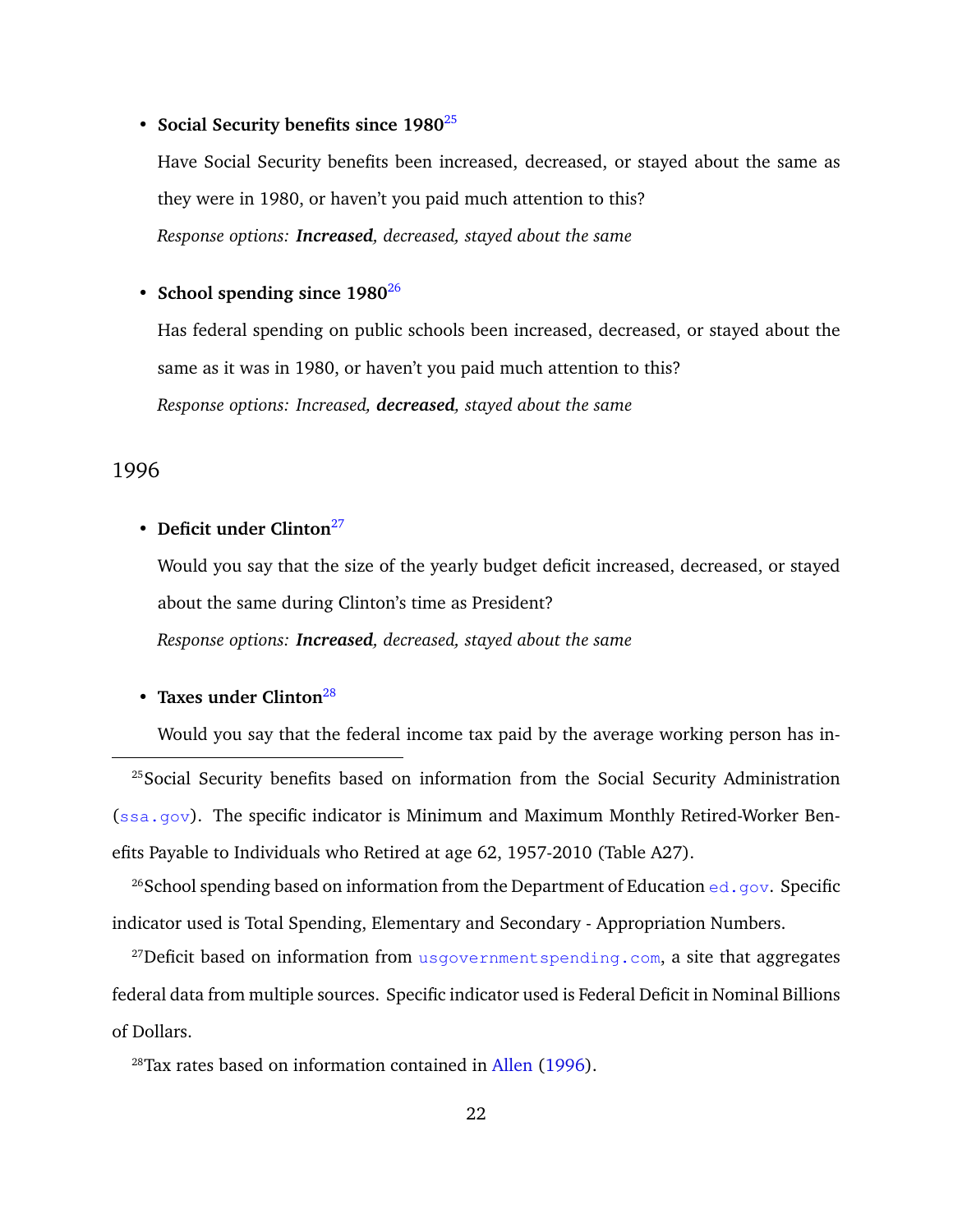creased, decreased, or stayed about the same during Clinton's time as President? *Response options: Increased, decreased, stayed about the same*

#### 2000

#### • Deficit compared to 1992<sup>[29](#page-0-0)</sup>

As you know, Bill Clinton was first elected President in November 1992. He will soon be leaving office after 8 years as President. The next several questions ask whether you think things have changed since Clinton came into office. First, would you say that compared to 1992, the federal budget deficit is now smaller, larger, or about the same? *Response options: Gotten smaller, gotten larger, about the same*

#### • **Crime rate compared to 1992**[30](#page-0-0)

Would you say that compared to 1992 the nation's crime rate has gotten better, gotten worse, or stayed about the same?

*Response options: Better, worse, the same*

#### 2004

<sup>29</sup>Size of the federal budget deficit based on information from usgovernment spending. [com](usgovernmentspending.com), a site that aggregates federal data from multiple sources. Specific indicator used is Deficit-Federal in Billions of Nominal Dollars.

<sup>30</sup>Crime rate based on information from the Brennan Center (available at [https:](https://www.brennancenter.org/sites/default/files/publications/Crime%20Trends%201990-2016.pdf) [//www.brennancenter.org/sites/default/files/publications/Crime%20Trends%](https://www.brennancenter.org/sites/default/files/publications/Crime%20Trends%201990-2016.pdf) [201990-2016.pdf](https://www.brennancenter.org/sites/default/files/publications/Crime%20Trends%201990-2016.pdf)).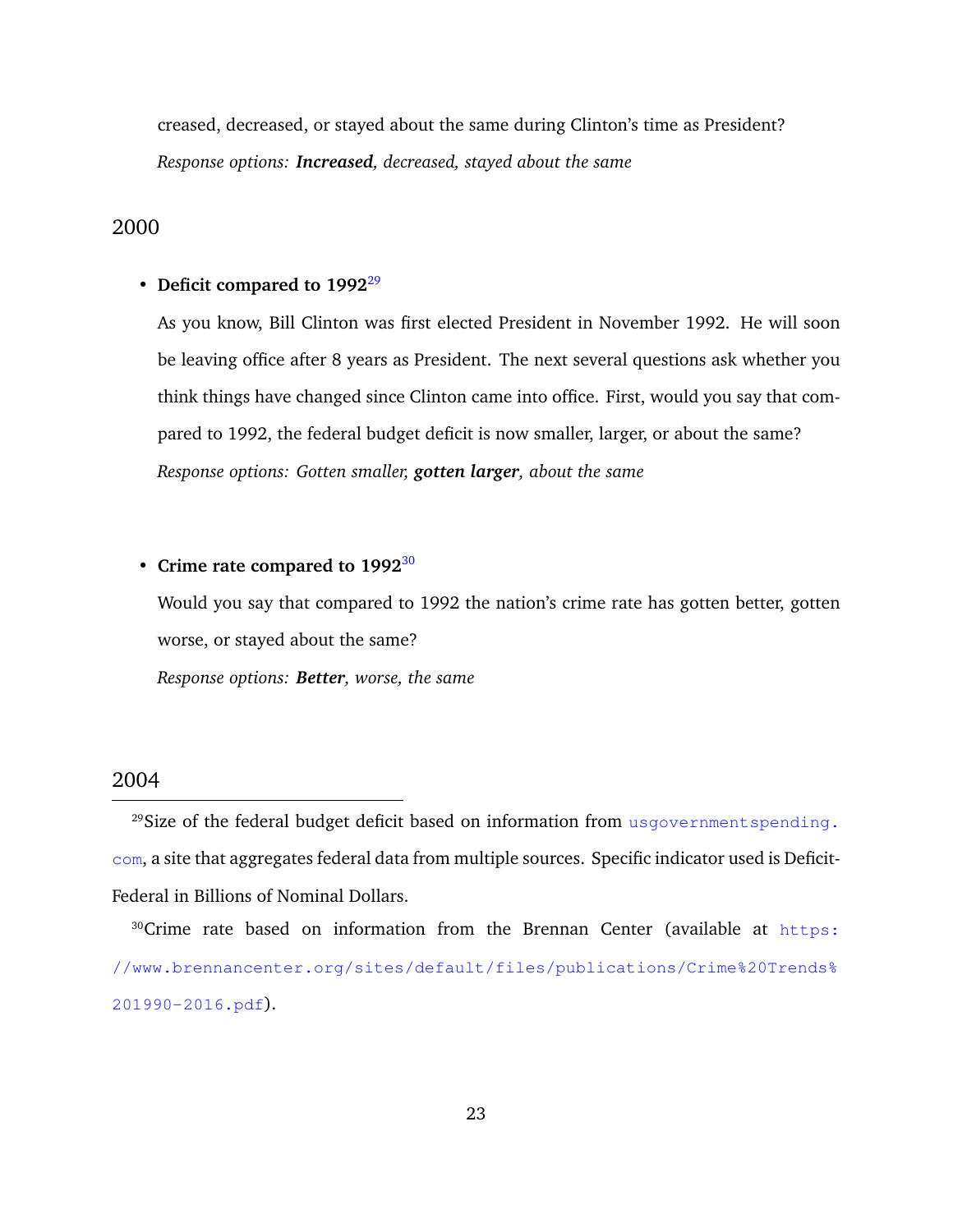#### • **Income tax for average person under Bush**<sup>[31](#page-0-0)</sup>

Would you say that, compared to 2000, the federal income tax paid by the average working person has increased, decreased, or stayed about the same during George W. Bush's time as President?

*Response options: Increased, decreased, stayed about the same*

#### 2016

#### • **Global warming happening**[32](#page-0-0)

You may have heard about the idea that the world's temperature may have been going up slowly over the past 100 years. What is your personal opinion on this? Do you think this has probably been happening, or do you think it probably hasn't been happening? *Response options: Has probably been happening, probably hasn't been happening*

#### • **Global warming cause**<sup>[33](#page-0-0)</sup>

(Do/Assuming it's happening, do) you think a rise in the world's temperatures would be caused mostly by human activity, mostly by natural causes, or about equally by human activity and by natural causes?

<sup>31</sup>Income tax information based on information from the Center on Budget and Policy Priorities (available at [https://www.cbpp.org/sites/default/files/atoms/files/](https://www.cbpp.org/sites/default/files/atoms/files/3-31-17tax.pdf) [3-31-17tax.pdf](https://www.cbpp.org/sites/default/files/atoms/files/3-31-17tax.pdf)).

<sup>32</sup>Information on global warming taken from the Union of Concerned Scientists (available at <https://www.ucsusa.org/global-warming>).

<sup>33</sup>Information on global warming taken from the Union of Concerned Scientists (available at <https://www.ucsusa.org/global-warming>).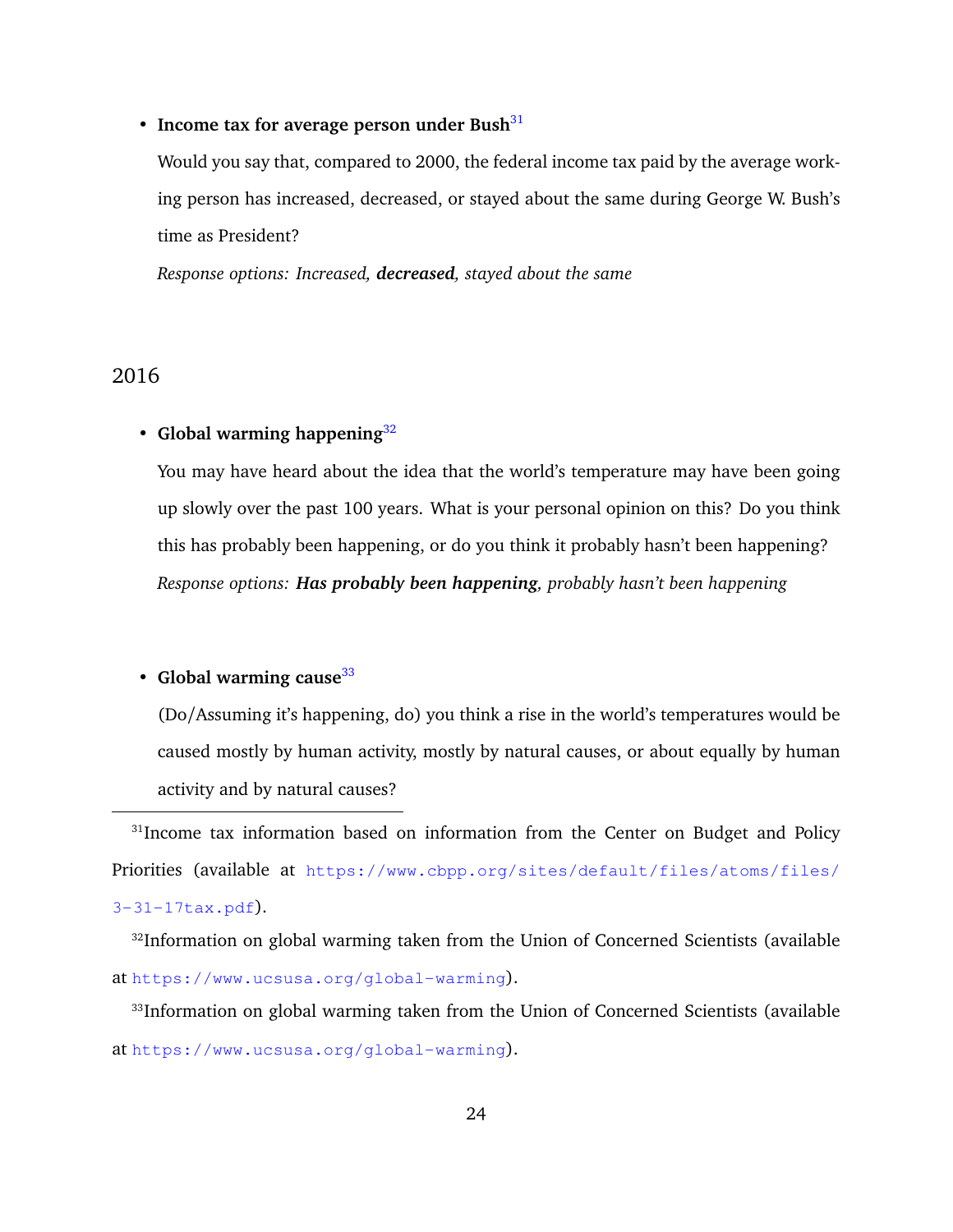*Response options: Mostly by human activity, mostly by natural causes, about equally by human activity and natural causes*

## **SI 2 Question Wording from June 2020 MTurk Experiment**

Switching gears, we'd like to understand how you think various measures of the economy performed a few years ago, *(when Barack Obama was president | when Republicans were in control of both Houses of Congress).*

During 2016, *(when Barack Obama was president | when Republicans were in control of both Houses of Congress)*, unemployment decreased from 5.0% to 4.8%, a change of 0.2 percentage points. How would you interpret this change? Would you say that unemployment got better, stayed about the same, or got worse?

- Got better
- Stayed about the same
- Got worse

In 2016, inflation also decreased from 2.1% to 1.9%, a change of 0.2 percentage points. How would you interpret this change? Would you say that inflation got better, stayed about the same, or got worse?

- Got better
- Stayed about the same
- Got worse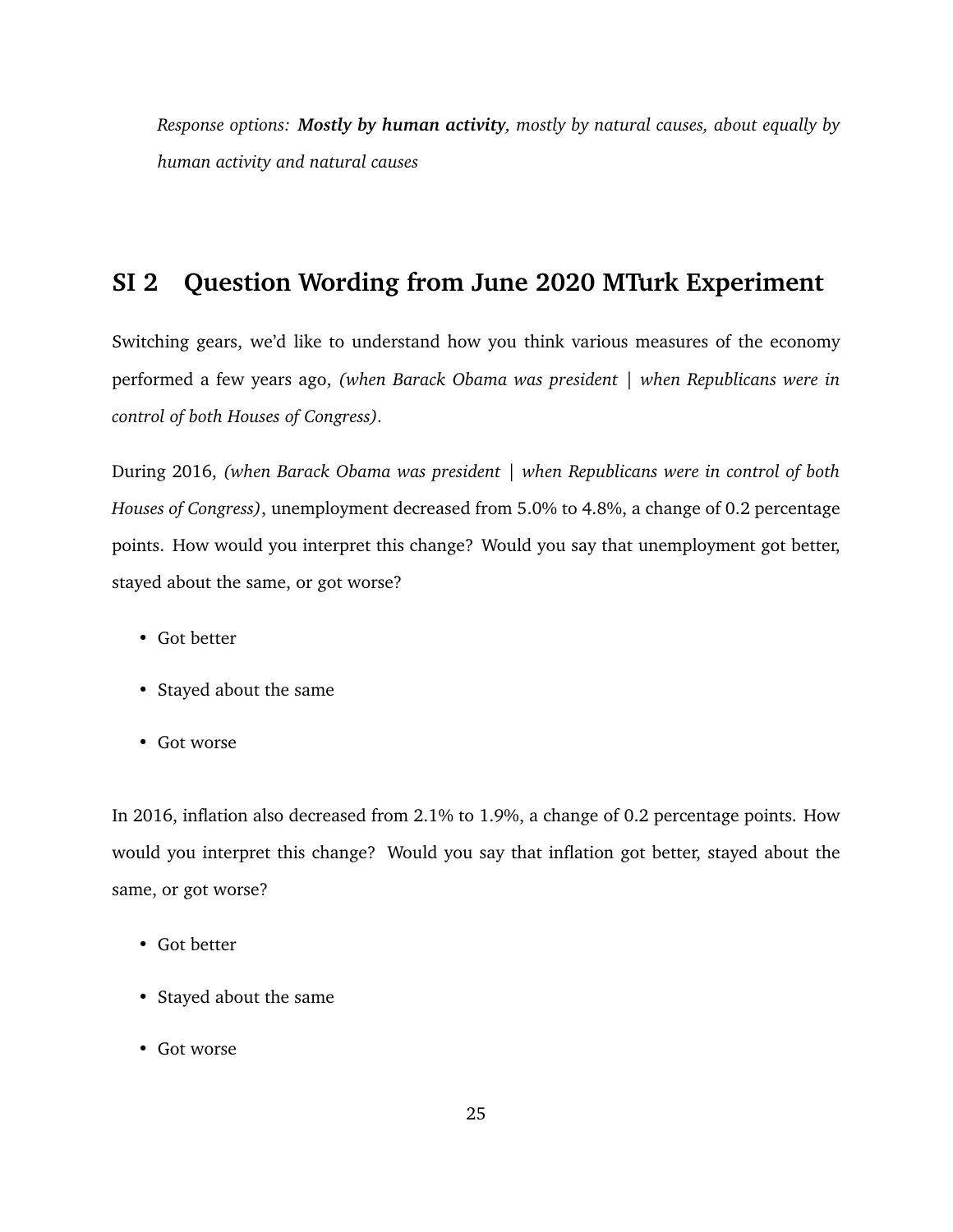# <span id="page-26-0"></span>**SI 3 MTurk Data Quality and Attenuation of Treatment Effects**

As mentioned previously, we followed the advice of [Ahler, Roush and Sood](#page-10-3) [\(2020\)](#page-10-3) and [Kennedy](#page-12-6) [et al.](#page-12-6) [\(2020\)](#page-12-6) to identify low-quality responses on Amazon's Mechanical Turk (MTurk). To do so, we first used a Qualtrics plugin to record the IP addresses from which respondents were taking the survey. We further collected IP-level metadata and flagged any respondent who took the survey from outside the United States (as the survey was limited to American adults), completed the survey more than once, or completed the survey from a blacklisted address as suspicious/of potential low-quality. In order to identify respondents who may provide humorous or insincere responses to survey questions, we also asked respondents a series of low-incidence screener questions. These questions ask about rare afflictions and behaviors, such as whether the respondent was a member of a gang, whether the respondent used a prosthetic, etc. Following [Ahler, Roush and Sood](#page-10-3) [\(2020\)](#page-10-3) and [Lopez and Hillygus](#page-12-8) [\(2018\)](#page-12-8), we classified any respondent as suspicious/a potential provider of low-quality data if they answered in the affirmative to two or more of these questions. In all, we found that 38% of our data is of questionable quality.

To determine whether low-quality responses attenuate treatment effects, we estimated four regression models in [SI 3.6.](#page-27-0) For context, the first two models provide the results among the entire sample (including low-quality responses) using the unemployment and inflation dependent variables, respectively. The last two models include an indicator for whether the respondent was flagged as providing a *Low-quality response* and an interaction term comprised of the *Low-quality response* indicator and assignment to the *Out-party cue* condition. As we can see, flagged respondents attenuate treatment effects for both dependent variables, but impressive effects remain: even when including low-quality respondents in our data, respondents are 9.6 percentage points less likely to view the change in unemployment as having "gotten better" and 6.0 percentage points less likely to view the change in inflation similarly under out-party